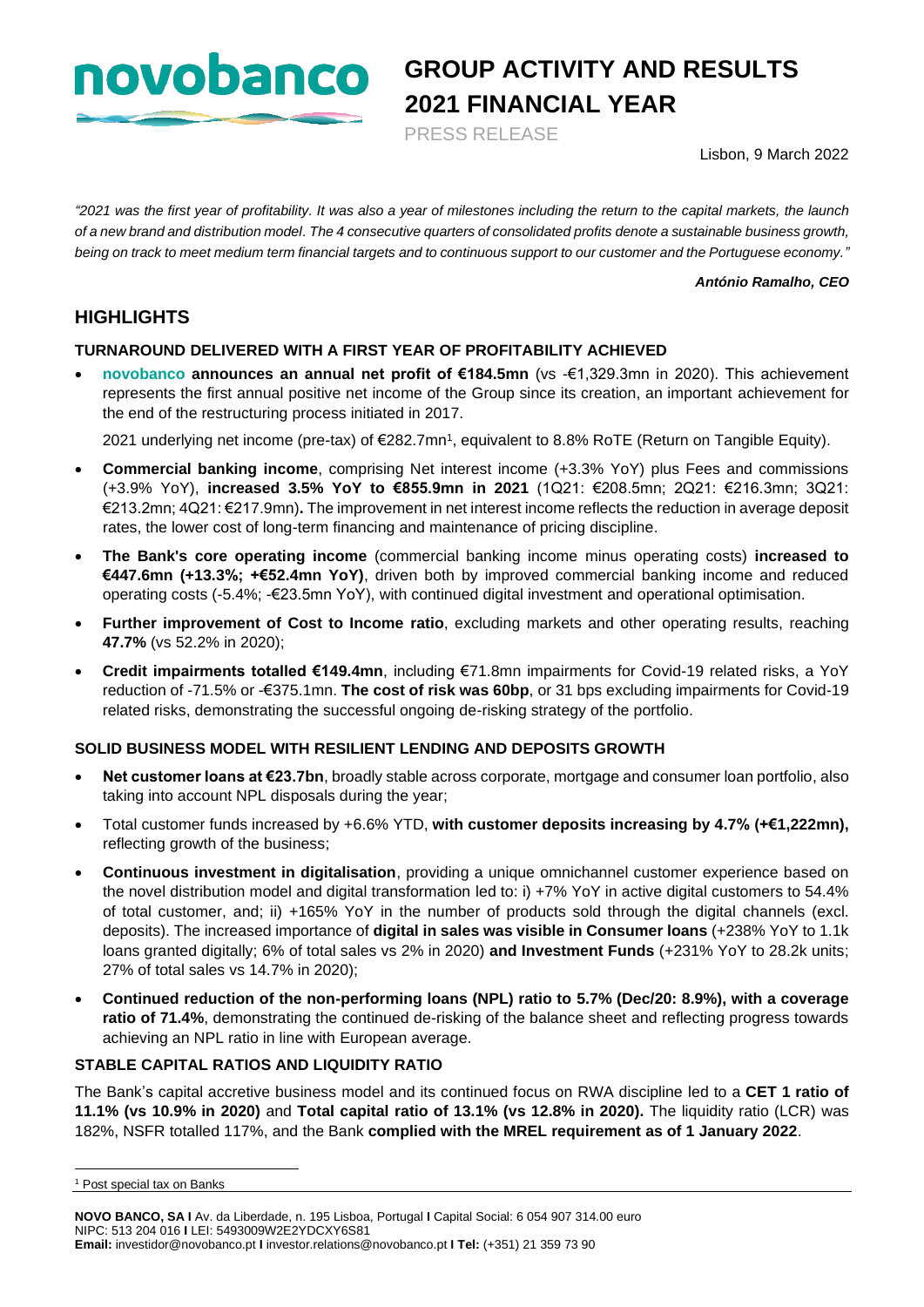# **GROUP RESULTS**

At the end of 2021, **novobanco** reported a profit of €184.5mn (+€1,513.8mn YoY). The change in profit is driven by (i) the improvement in the Bank's operating income (+€377.7mn), (ii) the lower level of impairments and provisions (-70.4%; -€838.7mn) and (iii) the recognition in 2020 of the loss of €300.2m in the revaluation of the Restructuring Funds.

In 2021 the underlying net income (pre-tax) would be €282.7mn, equivalent to a RoTE (Return on Tangible Equity; pre-tax) of 8.8%. The underlying net income (pre-tax) is net of special tax on Banks, and excludes market results and the extraordinary effects of the debt buyback (LME), the change in the pension fund actuarial calculation methodology, Covid provisions and other provisions, including a contingent liability resulting from the change to the real estate tax introduced by the 2021 State budget.

|                                               |            |           |          | mn€      |
|-----------------------------------------------|------------|-----------|----------|----------|
| <b>INCOME STATEMENT</b>                       |            |           | Change   |          |
|                                               | 31-Dec-20  | 31-Dec-21 | absolute | %        |
| Net Interest Income                           | 555.1      | 573.4     | 18.3     | 3.3%     |
| + Fees and Commissions                        | 271.9      | 282.5     | 10.6     | 3.9%     |
| = Commercial Banking Income                   | 827.0      | 855.9     | 28.9     | 3.5%     |
| + Capital Markets Results                     | $-72.5$    | 75.9      | 148.4    | $\cdots$ |
| + Other Operating Results                     | $-136.6$   | 40.4      | 177.0    |          |
| = Banking Income                              | 617.9      | 972.2     | 354.3    | 57.3%    |
| - Operating Costs                             | 431.8      | 408.4     | $-23.5$  | $-5.4%$  |
| = Net Operating Income                        | 186.1      | 563.8     | 377.7    | $\cdots$ |
| + Restructuring funds - independent valuation | $-300.2$   | 0.0       | 300.2    | 100.0%   |
| - Net Impairments and Provisions              | 1 1 9 1 .5 | 352.7     | $-838.7$ | $-70.4%$ |
| Credit                                        | 524.4      | 149.4     | $-375.1$ | $-71.5%$ |
| <b>Securities</b>                             | 41.0       | 47.8      | 6.8      | 16.5%    |
| Other Assets and Contingencies                | 626.0      | 155.6     | $-470.4$ | $-75.1%$ |
| = Income before Taxes                         | $-1305.6$  | 211.1     | 1 516.6  | $\cdots$ |
| - Corporate Income Tax                        | 1.1        | $-15.2$   | $-16.3$  | $\cdots$ |
| - Special Tax on Banks                        | 32.8       | 34.1      | 1.3      | 4.1%     |
| = Income after Taxes                          | $-1339.4$  | 192.2     | 1 531.6  | $\cdots$ |
| - Non-Controlling Interests                   | $-10.1$    | 7.7       | 17.8     |          |
| = Net Income for the period                   | $-1329.3$  | 184.5     | 1513.8   | $\cdots$ |

In 2021, **novobanco** Group generated positive net income in all quarters, with quarter-on-quarter progress when excluding the extraordinary charges.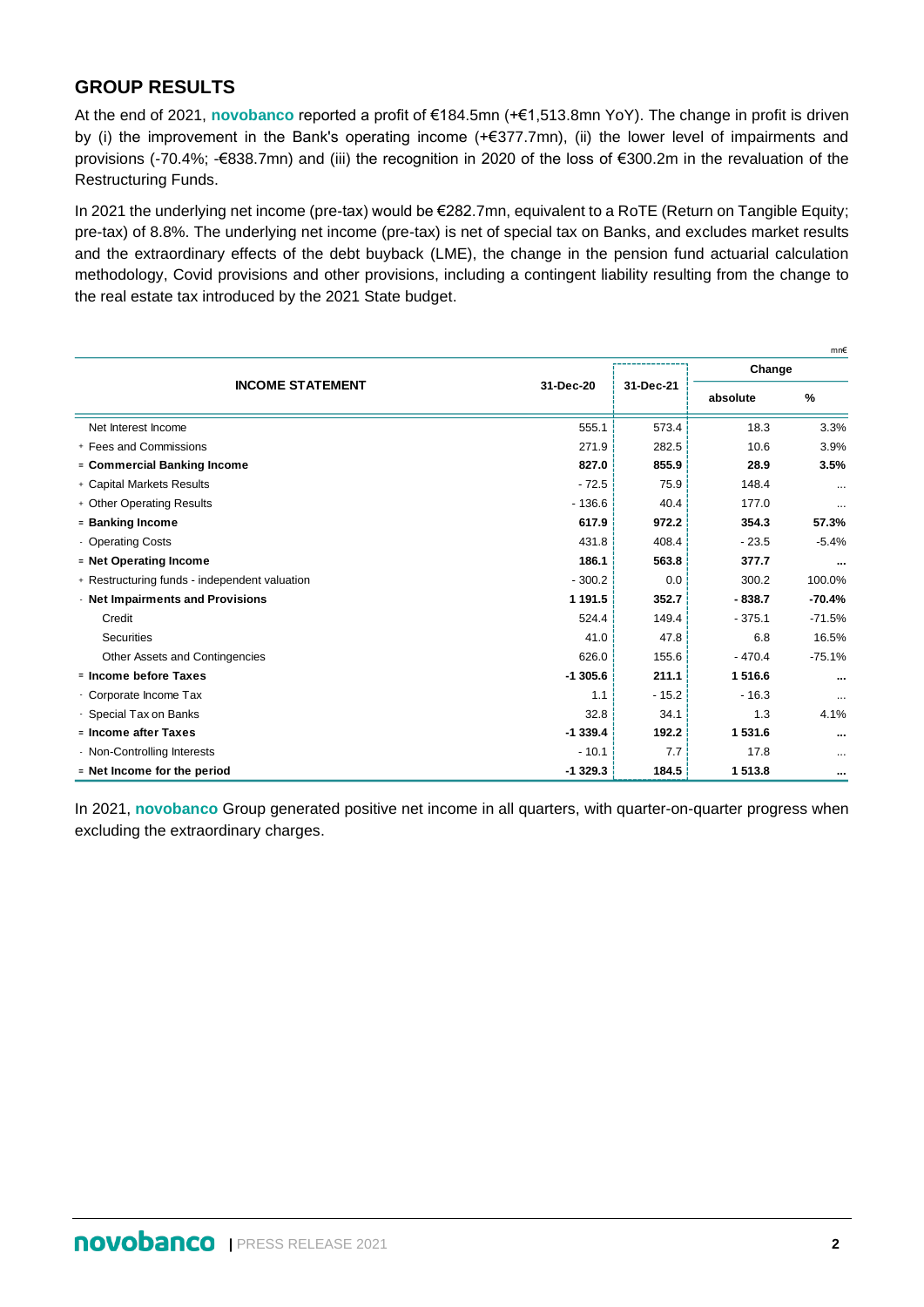| <b>INCOME STATEMENT</b>                       |             |             |         |                   | QoQ change |           |
|-----------------------------------------------|-------------|-------------|---------|-------------------|------------|-----------|
|                                               | <b>1Q21</b> | <b>2Q21</b> | 3Q21    | 4Q21              | absolute   | %         |
| Net Interest Income                           | 145.7       | 143.5       | 140.9   | 143.2             | 2.3        | 1.6%      |
| + Fees and Commissions                        | 62.8        | 72.8        | 72.3    | 74.6              | 2.3        | 3.2%      |
| = Commercial Banking Income                   | 208.5       | 216.3       | 213.2   | 217.9             | 4.6        | 2.2%      |
| + Market Results                              | 52.8        | 40.5        | $-59.7$ | 42.2              | 101.9      |           |
| + Other Operating Results                     | 12.2        | $-41.3$     | 30.3    | 39.2              | 8.9        | 29.3%     |
| = Banking Income                              | 273.5       | 215.5       | 183.9   | 299.3             | 115.4      | 62.8%     |
| - Operating Costs                             | 102.7       | 101.4       | 101.6   | 102.6             | 1.1        | 1.0%      |
| = Net Operating Income                        | 170.8       | 114.1       | 82.3    | 196.6             | 114.3      |           |
| + Restructuring funds - independent valuation | 0.0         | 0.0         | 0.0     | 0.0 <sub>i</sub>  | 0.0        | $\cdots$  |
| - Net Impairments and Provisions              | 61.8        | 27.4        | 70.4    | 193.1             | 122.7      |           |
| Credit                                        | 54.9        | 29.8        | 30.3    | 34.4              | 4.1        | 13.5%     |
| Securities                                    | 0.9         | 15.1        | 1.4     | 30.4              | 29.0       |           |
| Other Assets and Contingencies                | 6.0         | $-17.5$     | 38.7    | 128.4             | 89.6       | $\ddotsc$ |
| = Income before Taxes                         | 109.0       | 86.7        | 11.9    | 3.5 <sub>1</sub>  | $-8.4$     | $-70.4%$  |
| - Taxes                                       | 4.2         | 16.9        | $-8.1$  | $-28.2$           | $-20.1$    |           |
| - Special Tax on Banks                        | 32.8        | 1.5         | 0.0     | $-0.1$            | $-0.1$     | $\cdots$  |
| - Income after Taxes                          | 72.0        | 68.4        | 20.0    | 31.8              | 11.9       | 59.4%     |
| - Non-controlling Interests                   | 1.3         | 1.4         | 3.6     | 1.4 <sup>1</sup>  | $-2.2$     | $-61.4%$  |
| = Net Income                                  | 70.7        | 67.0        | 16.4    | 30.4 <sup>1</sup> | 14.1       | 86.0%     |
| <b>Income before Taxes</b>                    | 109.0       | 86.7        | 11.9    | 3.5               |            |           |
| Special tax on Banks                          | $-32.8$     | $-1.5$      | $0.0\,$ | 0.1               |            |           |
| <b>Market Results</b>                         | $-52.5$     | $-35.4$     | $-11.1$ | $-39.2$           |            |           |
| LME one-off                                   | 0.0         | 0.0         | 73.5    | 0.0               |            |           |
| <b>Pension Fund</b>                           | 0.0         | 0.0         | 0.0     | $-37.2$           |            |           |
| <b>Covid Provisions</b>                       | 21.8        | 13.4        | 5.0     | 31.6              |            |           |
| Other one-off provisions                      | 10.0        | 0.0         | 0.0     | 125.9             |            |           |
| <b>Underlying Income Before Tax</b>           | 55.5        | 63.3        | 79.3    | 84.8              |            |           |

Key features of the activity in the year are the following:

- Increase in commercial banking income, which amounted to €855.9mn (+3.5%; +€28.9mn YoY), driven by higher net interest income (+3.3%; +€18.3mn YoY), and an improvement in fees and commissions (+3.9%; +€10.6mn YoY);
- Capital markets results of +€75.9mn in 2021 mostly due to gains from the hedging of interest rate risk, which offset the negative impact (-€73.5mn) of the LME performed in Q3;
- Operating costs are lower YoY (-5.4%; -€23.5mn), standing at €408.4mn (1Q21: €102.7mn; 2Q21: €101.4mn; 3Q21: €101.6mn; 4Q21: €102.6mn), which reflects on the one hand the focus on cost efficiency achieved with processes simplification and optimisation, and on the other hand the investment in the business and in digital transformation, with both contributing to an improvement of the Bank's efficiency ratios;
- In 2021, net impairments and provisions amounted to €352.7mn (including €71.8mn impairment for Covid-19 related risks), representing a YoY reduction of -€838.7mn (-70.4%).

### **Net Interest Income**

Net interest margin is stable in 2021 when compared with 2020 (2020: 1.41%; 2021: 1.42%), with a 17bp reduction in the average liability rate, which offset the decrease in the average asset rate as a result of the lower loans rates.

mn€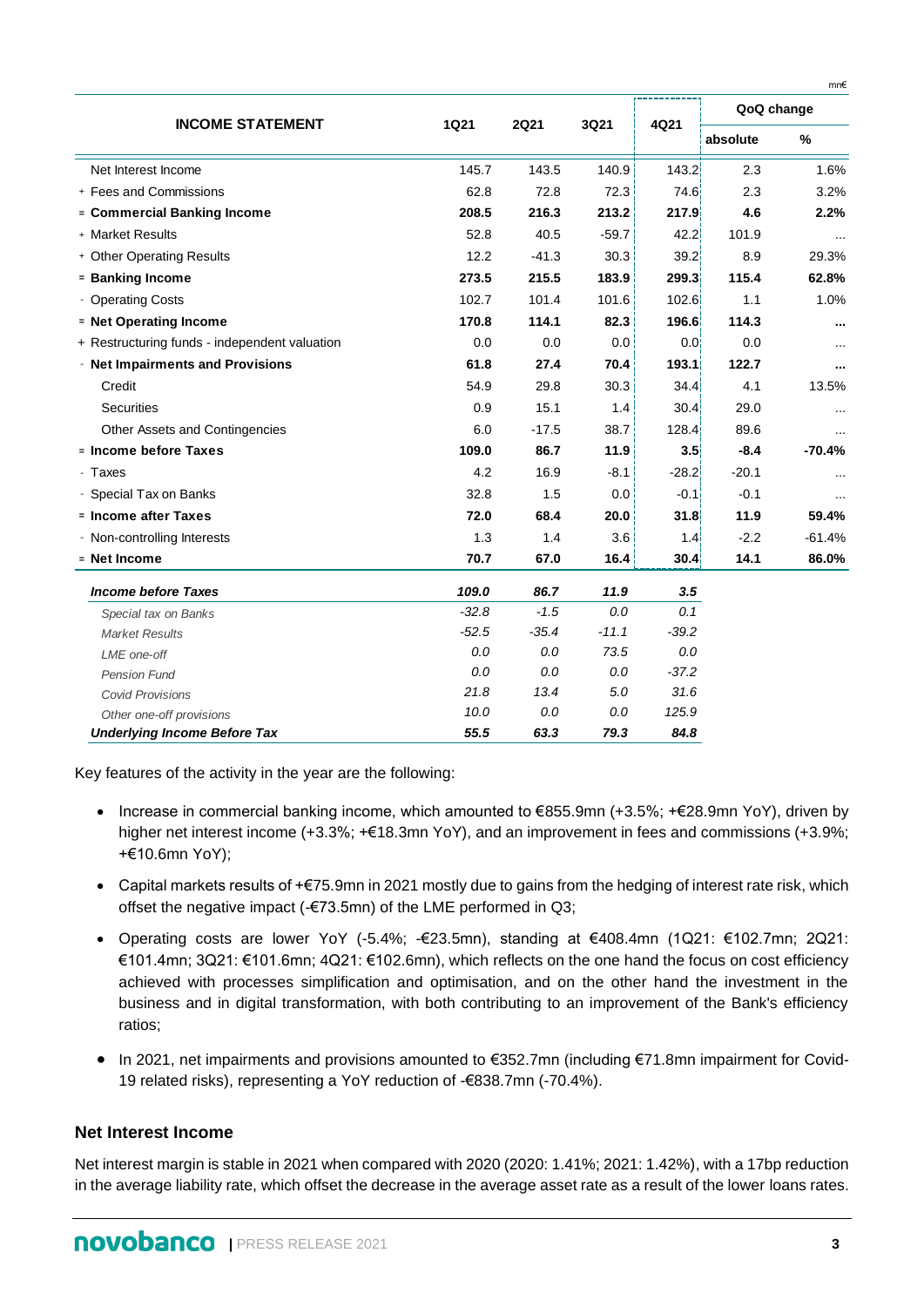|                           | 31-Dec-20    |                   |                           | mn€<br>31-Dec-21 |                         |  |
|---------------------------|--------------|-------------------|---------------------------|------------------|-------------------------|--|
| Average<br><b>Balance</b> | Avq.<br>Rate | Income /<br>Costs | Average<br><b>Balance</b> | Avg.<br>Rate     | Income /<br>Costs       |  |
| 38 597                    | 1.77%        | 694               | 39838                     | 1.60%            | 645                     |  |
| 24 939                    | 2.13%        | 541               | 24 995                    | 2.01%            | 509                     |  |
| 9987                      | 1.20%        | 122               | 9 9 0 5                   | 1.04%            | 104                     |  |
| 1 3 2 8                   | 6.24%        | 84                | 1 380                     | 5.86%            | 82                      |  |
| 13624                     | 2.42%        | 335               | 13710                     | 2.33%            | 323                     |  |
| 2 9 9 3                   | 0.54%        | 16                | 4602                      | 0.07%            | 3                       |  |
| 10 665                    | 1.26%        | 137               | 10 241                    | 1.28%            | 133                     |  |
| 38 597                    | 1.77%        | 694               | 39 838                    |                  | 645                     |  |
| 36 782                    | 0.35%        | 132               | 38 148                    | 0.18%            | 68                      |  |
| 25 787                    | 0.27%        | 72                | 26 580                    | 0.19%            | 51                      |  |
| 9913                      | $-0.13%$     | $-13$             | 10 497                    | $-0.51%$         | - 54                    |  |
| 1 0 8 1                   | 6.70%        | 74                | 1 0 7 0                   | 6.53%            | 71                      |  |
| 1815                      |              |                   | 1690                      |                  |                         |  |
| 38 597                    | 0.34%        | 132               | 39 838                    |                  | 68                      |  |
|                           | 1.43%        | 562               |                           | 1.43%            | 577                     |  |
|                           |              | - 6               |                           |                  | - 4                     |  |
|                           | 1.41%        | 555               |                           |                  | 573                     |  |
|                           |              |                   |                           |                  | 1.60%<br>0.17%<br>1.42% |  |

The average rate on customer loans was 2.01%, lower YoY (-12bps) given the different business mix (+1bps) and the lower interest rate environment (-13bps). The average customer loans balance slightly increased YoY despite impact by the loan portfolio sales (Projects Wilkinson and Orion).

The average balance of deposits was €26.6bn, with an average interest rate of 0.19% (-8bps YoY), and Money Market Funding was €10.5bn, with -0.51% average interest rate, benefiting from the conditions of the ECB longterm refinancing operations.

The Group therefore was able to increase the spread between the rate on interest earning assets (1.60%; 2020: 1.77%) and the cost of liabilities (0.17%; 2020: 0.34%) with a positive impact on overall net interest margin (1.42%; 2020: 1.41%).

### **Fees and Commissions**

Fees and commissions amounted to €282.5mn in 2021, representing a 3.9% YoY increase (+€10.6mn).

This positive development is driven mainly by (i) a strong performance in Payments Management (+5.3%; +€5.7mn YoY) due to higher volume of transactions and pricing, and (ii) volume increase in the Asset Management & Bancassurance (+10.6%; +€6.5mn), reflecting more robust commercial activity and increased customer appetite.

|                                              |           |                    |          | mn€     |
|----------------------------------------------|-----------|--------------------|----------|---------|
|                                              |           |                    | Change   |         |
| <b>FEES AND COMMISSIONS</b>                  | 31-Dec-20 | 31-Dec-21          | absolute | %       |
| Payments Management                          | 108.5     | 114.2 <sup>1</sup> | 5.7      | 5.3%    |
| Commissions on Loans, Guarantees and Similar | 86.3      | 85.5               | $-0.8$   | $-1.0%$ |
| Asset Management and Bancassurance           | 61.5      | 68.0               | 6.5      | 10.6%   |
| Advising, Servicing and Other                | 15.6      | 14.8 <sup>1</sup>  | $-0.8$   | $-5.0%$ |
| <b>TOTAL</b>                                 | 271.9     | 282.5              | 10.6     | 3.9%    |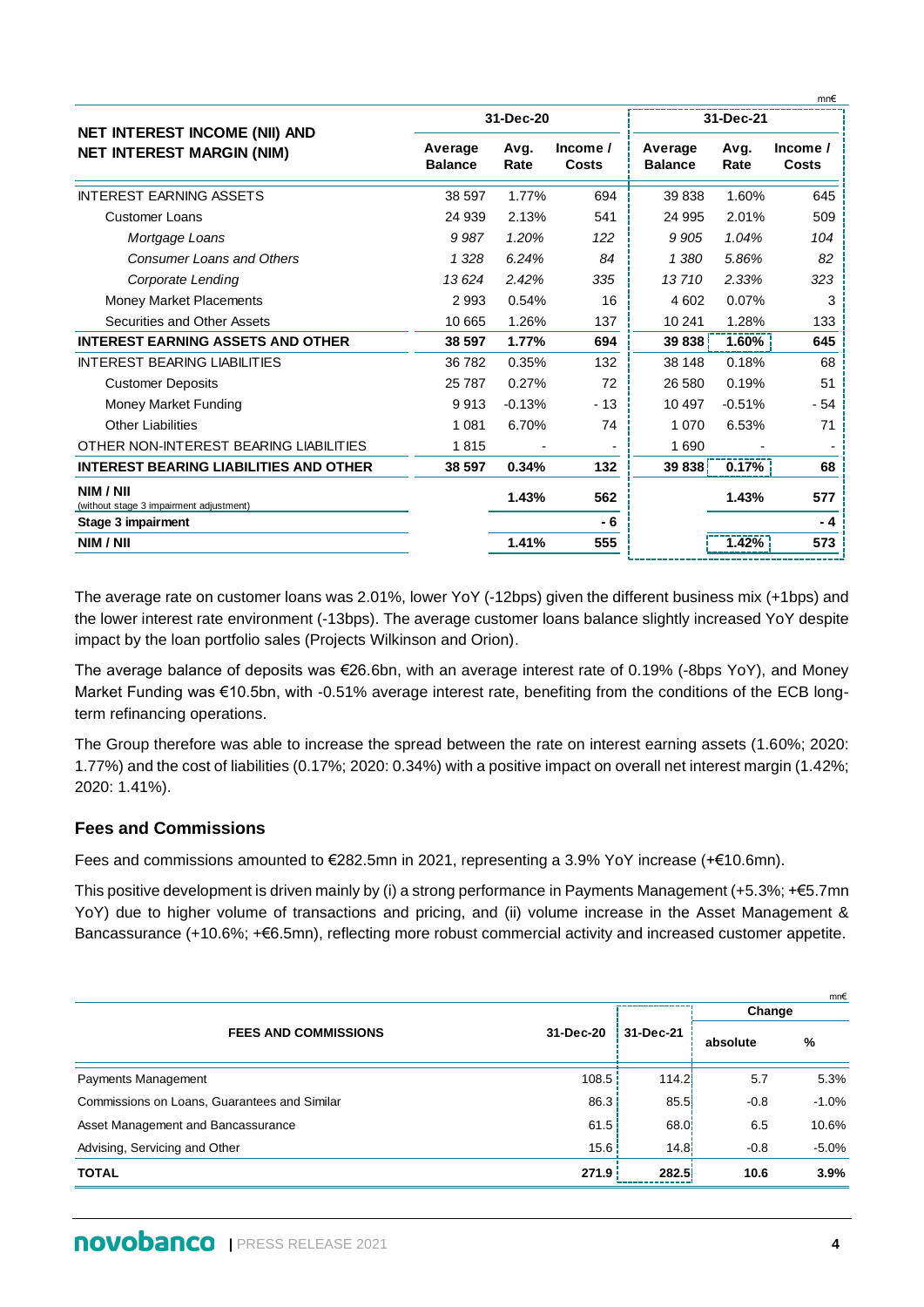### **Capital Markets and Other Operating Results**

The results of financial operations were positive by €75.9mn mostly due to gains from the hedging of interest rate risk which more than offset the negative impact of LME (-€73.5mn) concluded in Q3. The LME related to the buyback of expensive senior zero-coupon bonds (~7% yield) with long maturity and is expected to generate future savings of ~€475mn (until maturity).

Other operating results amounted +€40.4mn, including gains in investment properties (+€35.4mn), the change in the pension fund actuarial calculation methodology (+€37.2mn), the costs related with contributions to the Single Resolution Fund (-€25.3mn) and to the Portuguese Resolution Fund (-€15.2mn).

### **Operating Costs**

Operating costs decreased 5.4% YoY, reflecting the continued optimisation and simplification of the organisation and its processes.

|                                  |           |           |           |           |           |                   |          | mn€     |
|----------------------------------|-----------|-----------|-----------|-----------|-----------|-------------------|----------|---------|
| <b>OPERATING COSTS</b>           | 31-Dec-16 | 31-Dec-17 | 31-Dec-18 | 31-Dec-19 | 31-Dec-20 | 31-Dec-21         | Change   |         |
|                                  |           |           |           |           |           |                   | absolute | %       |
| <b>Staff Costs</b>               | 303.5     | 275.7     | 266.1     | 265.4     | 245.6     | 233.3             | $-12.3$  | $-5.0%$ |
| General and Administrative Costs | 231.4     | 215.4     | 199.0     | 179.5     | 153.2     | 141.1             | $-12.1$  | $-7.9%$ |
| Depreciation                     | 56.1      | 58.1      | 22.1      | 33.7      | 33.1      | 34.0 <sub>i</sub> | 0.9      | 2.8%    |
| <b>TOTAL</b>                     | 590.9     | 549.2     | 487.3     | 478.5     | 431.8     | 408.4             | $-23.5$  | $-5.4%$ |

Staff costs totalled €233.3mn (-5.0% YoY), maintaining the downward trend of recent years, and as a result of increased efficiency. As of 31 December 2021, **novobanco** Group had 4,193 employees (Dec/20: 4,582; -389 YoY).

General administrative costs decreased 7.9% YoY, to €141.1mn, benefiting from the implementation of efficiency measures related to reorganisation and rationalisation of processes.

The total number of branches as of 31 December 2021 was 311 (Dec/20: 359; -48 branches YoY).

### **Net Impairments and Provisions**

In 2021, **novobanco** Group recorded net impairments and provisions amounting to €352.7mn (including additional impairment for Covid-19 related risks and a provision for a contingency liability for aggravated taxes introduced by the 2021 State budget), a reduction compared to 2020 (-70.4%; -€838.7mn).

The cost of risk reached 60bps (or 31bps without the impairment for Covid-19 related risk).

|                                       |           |                    |          | mn€      |
|---------------------------------------|-----------|--------------------|----------|----------|
|                                       |           |                    | Change   |          |
| <b>NET IMPAIRMENTS AND PROVISIONS</b> | 31-Dec-20 | 31-Dec-21          | absolute | %        |
| <b>Customer Loans</b>                 | 524.4     | 149.4 <sup>1</sup> | $-375.1$ | $-71.5%$ |
| Securities                            | 41.0      | 47.81              | 6.8      | 16.5%    |
| Other Assets and Contingencies        | 626.0     | 155.6              | - 470.4  | $-75.1%$ |
| <b>TOTAL</b>                          | 1 191.5   | 352.7              | $-838.7$ | $-70.4%$ |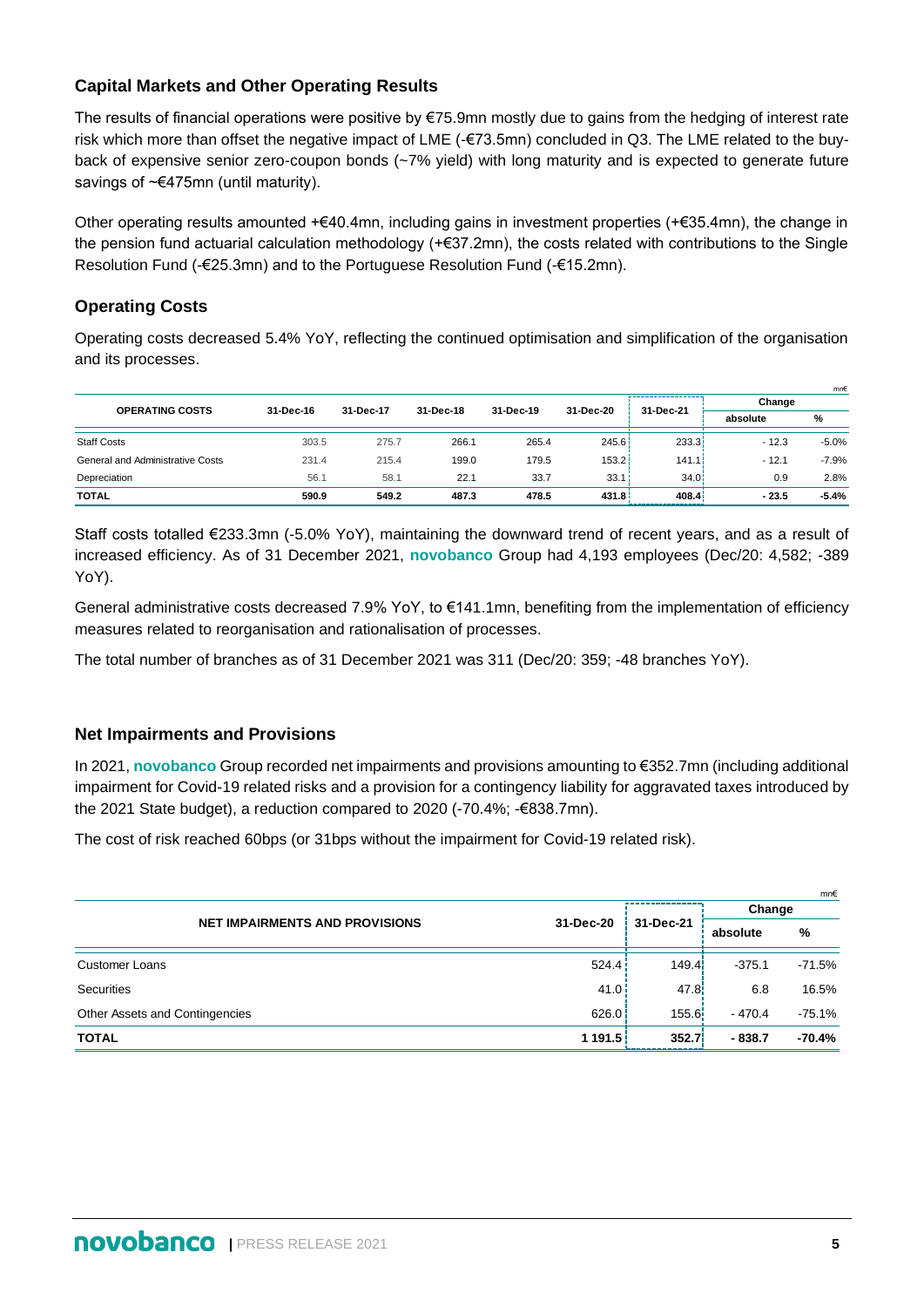### **ACTIVITY, LIQUIDITY AND CAPITAL MANAGEMENT**

### **CUSTOMER LOANS**

**novobanco**'s strategy is one of supporting the domestic business community combined with a robust and disciplined lending policy. This support has been provided across all industry sectors and all companies, with an emphasis on exporting SMEs and those that focus on innovation in their products, services or production systems.

|                               |                   |           |                   | mn€     |
|-------------------------------|-------------------|-----------|-------------------|---------|
| <b>CUSTOMER LOANS</b>         | 31-Dec-20         |           | <b>YTD Change</b> |         |
|                               |                   | 31-Dec-21 | absolute          | %       |
| Loans to corporate customers  | 13 873            | 13714     | $-159$            | $-1.1%$ |
| <b>Loans to Individuals</b>   | 11344             | 11 218    | $-125$            | $-1.1%$ |
| <b>Residential Mortgage</b>   | 10 010            | 9812      | $-198$            | $-2.0%$ |
| Other Loans                   | 13331             | 1406      | 73                | 5.5%    |
| <b>Customer Loans (gross)</b> | 25 217            | 24 932    | $-284$            | $-1.1%$ |
| Provisions                    | 1600 <sup>1</sup> | 1 2 4 8   | $-352$            | -22.0%  |
| <b>Customer Loans (net)</b>   | 23 617            | 23 685    | 68                | 0.3%    |

Loans to customers (gross) totalled €24,932mn with the YoY evolution (-1.1%) impacted by the continuing reduction of NPL stock. During 2021, **novobanco** sold portfolios of non-performing loans and related assets with a gross book value of €373.3mn.

The risk indicators of 2021, and comparison with previous year, are presented below:

|                                                                                                                         |           |                    |                   | mn€      |
|-------------------------------------------------------------------------------------------------------------------------|-----------|--------------------|-------------------|----------|
| ASSET QUALITY AND COVERAGE RATIOS                                                                                       |           | 31-Dec-21          | <b>YtD Change</b> |          |
|                                                                                                                         | 31-Dec-20 |                    | absolute          | %        |
| Overdue Loans > 90 days                                                                                                 | 610       | 290 <sup>1</sup>   | - 320             | -52.5%   |
| Non-Performing Loans (NPL) <sup>1</sup>                                                                                 | 2498      | 1 749 <sup>i</sup> | - 749             | $-30.0%$ |
| Overdue Loans > 90 days / Customer Loans (gross)                                                                        | 2.4%      | 1.2%               | $-1.3$ p.p.       |          |
| Non-Performing Loans (NPL) <sup>1</sup> / Customer Loans (gross) + Deposits<br>with Banks and advances to Banks (gross) | 8.9%      | 5.7%               | $-3.2$ p.p.       |          |
| Credit Provisions / Customer Loans                                                                                      | 6.3%      | $5.0\%$            | $-1.3$ p.p.       |          |
| Coverage of Overdue Loans > 90 days                                                                                     | 262.2%    | 430.2%             | 168.1 p.p.        |          |
| Coverage of Non-Performing Loans <sup>1</sup>                                                                           | 74.1%     | 71.4%              | $-2.6$ p.p.       |          |

<sup>1</sup> Includes Deposits and Loans and advances to Banks and Customer Loans

The reduction in loans overdue by more than 90 days and non-performing loans (including deposits with Banks and loans and advances to Banks), led to an improvement in the respective asset quality ratios to 1.2% and 5.7%, respectively (Dec/20: 2.4% and 8.9%).

As at 31 December 2021, the provision coverage of NPL by impairments (including deposits with Banks and loans and advances to Banks) was 71.4%.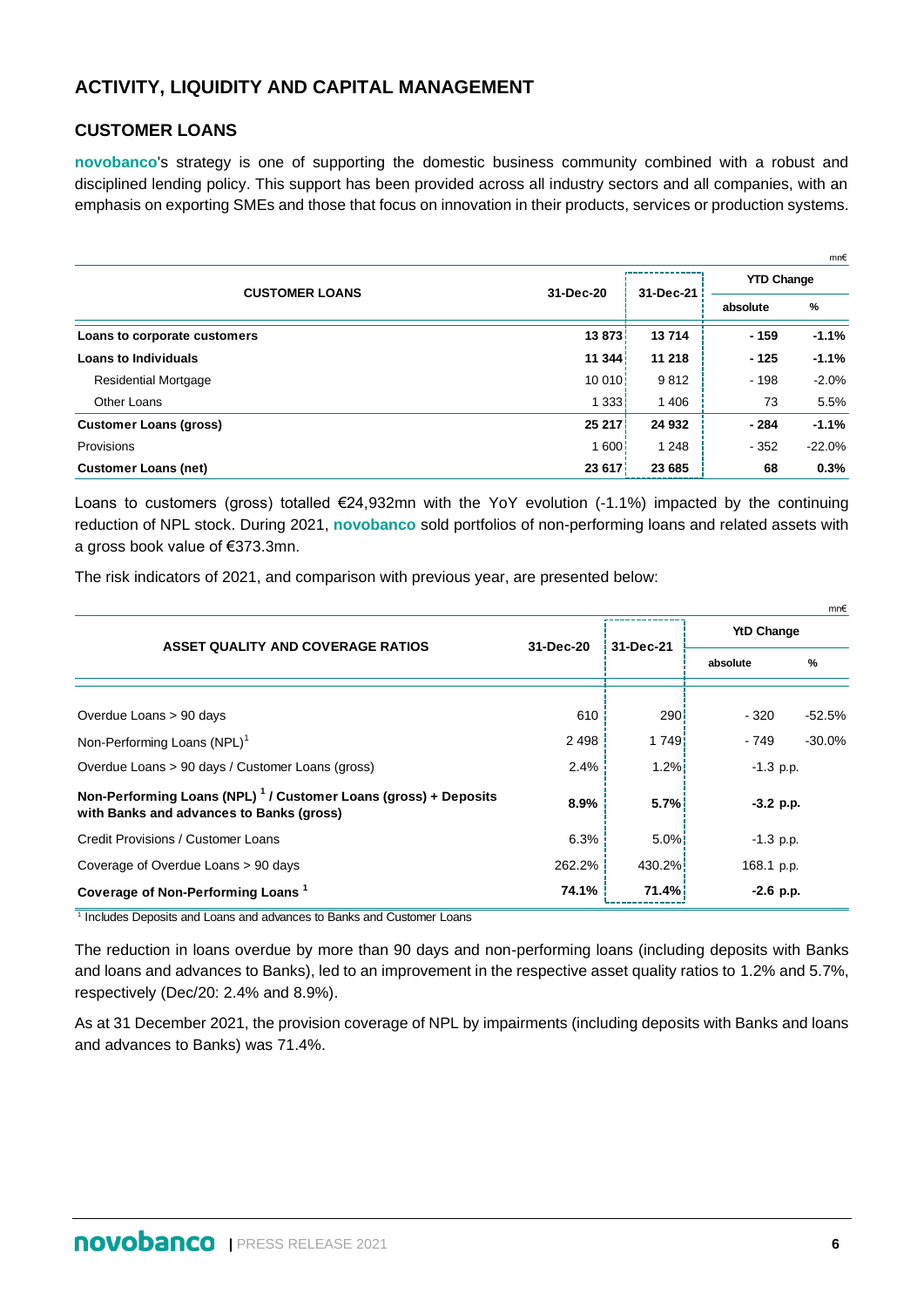### **SECURITIES**

The securities portfolio, which is the main source of assets eligible for funding operations with the European Central Bank (ECB), amounted to around €10.5bn on 31 December 2021, representing 23.5% of assets.

| net of impairment         |           |                   |                   | mn€      |
|---------------------------|-----------|-------------------|-------------------|----------|
| Securities portfolio      | 31-Dec-20 | 31-Dec-21         | <b>YTD Change</b> |          |
|                           |           |                   | absolute          | relative |
| Portuguese sovereign debt | 3468      | 3056!             | $-412$            | $-11.9%$ |
| Other sovereign debt      | 3710      | 3197              | $-512$            | $-13.8%$ |
| <b>Bonds</b>              | 3323      | 3413 <sup>1</sup> | 89                | 2.7%     |
| <b>Other</b>              | 866       | 805!              | - 61              | $-7.0\%$ |
| <b>Total</b>              | 11 367    | 10471             | - 896             | $-7.9%$  |

### **FUNDING**

Total customer funds amounted to €33.8bn at the end of 2021, showing an increase of 6.6% YTD, notably driven by an increase in deposits (+4.7% YTD), which represent 80.9% of total customer funds.

|                                     |           |           |                   | mn€     |
|-------------------------------------|-----------|-----------|-------------------|---------|
| <b>TOTAL FUNDS</b>                  | 31-Dec-20 | 31-Dec-21 | <b>YTD change</b> |         |
|                                     |           |           | absolute          | %       |
| Deposits                            | 26 093    | 27315     | 1 2 2 2           | 4.7%    |
| Other Customer Funds <sup>(1)</sup> | 229       | 267       | 38                | 16.5%   |
| Debt Securities <sup>(2)</sup>      | 558       | 1054      | 496               | 88.9%   |
| <b>Subordinated Debt</b>            | 415       | 415!      | 0                 | $0.0\%$ |
| <b>Sub-Total</b>                    | 27 29 6   | 29052     | 1756              | 6.4%    |
| <b>Off-Balance Sheet Funds</b>      | 4 3 7 6   | 4 7 1 1   | 335               | 7.6%    |
| <b>Total Funds</b>                  | 31 672    | 33762     | 2091              | 6.6%    |

(1) Includes checks and pending payment instructions, Repos and other funds.

(2) Includes funds associated to consolidated securitisation operations.

# **LIQUIDITY**

**novobanco** maintained a comfortable liquidity position in 2021, reflected in the level of the regulatory liquidity ratios: i) Liquidity Coverage Ratio (LCR) at 182% (vs. 140% in 2020) and ii) Net Stable Funding Ratio (NSFR) 117% (vs. 112% in 2020) both above the regulatory requirements, and showing an upward trend vis-à-vis 2020.

At the end of 2021, total customer deposits increased by €1.2bn YoY to €27.3bn, with a strong contribution from both the retail and corporate segments. It is worth noting the retail deposits inflows, which increased by c.€1.0bn, despite lower rates.

In 2021 **novobanco** successfully placed two senior preferred bond issues amounting to a total of €575mn, a milestone for the Bank's return to the capital markets. The first bond was issued in July, amounting to €300mn with maturity in 2024 and an early redemption on July 2023. This bond was placed together with an LME whereby **novobanco** repurchased long-dated senior bonds, issued by its Luxembourg branch and Cayman Island subsidiary, NB Finance, in the amount of €564mn (nominal value) for €161mn purchase price. The second bond was issued in December, amounting to €275mn and with maturity in 2023 (early redemption in September 2022).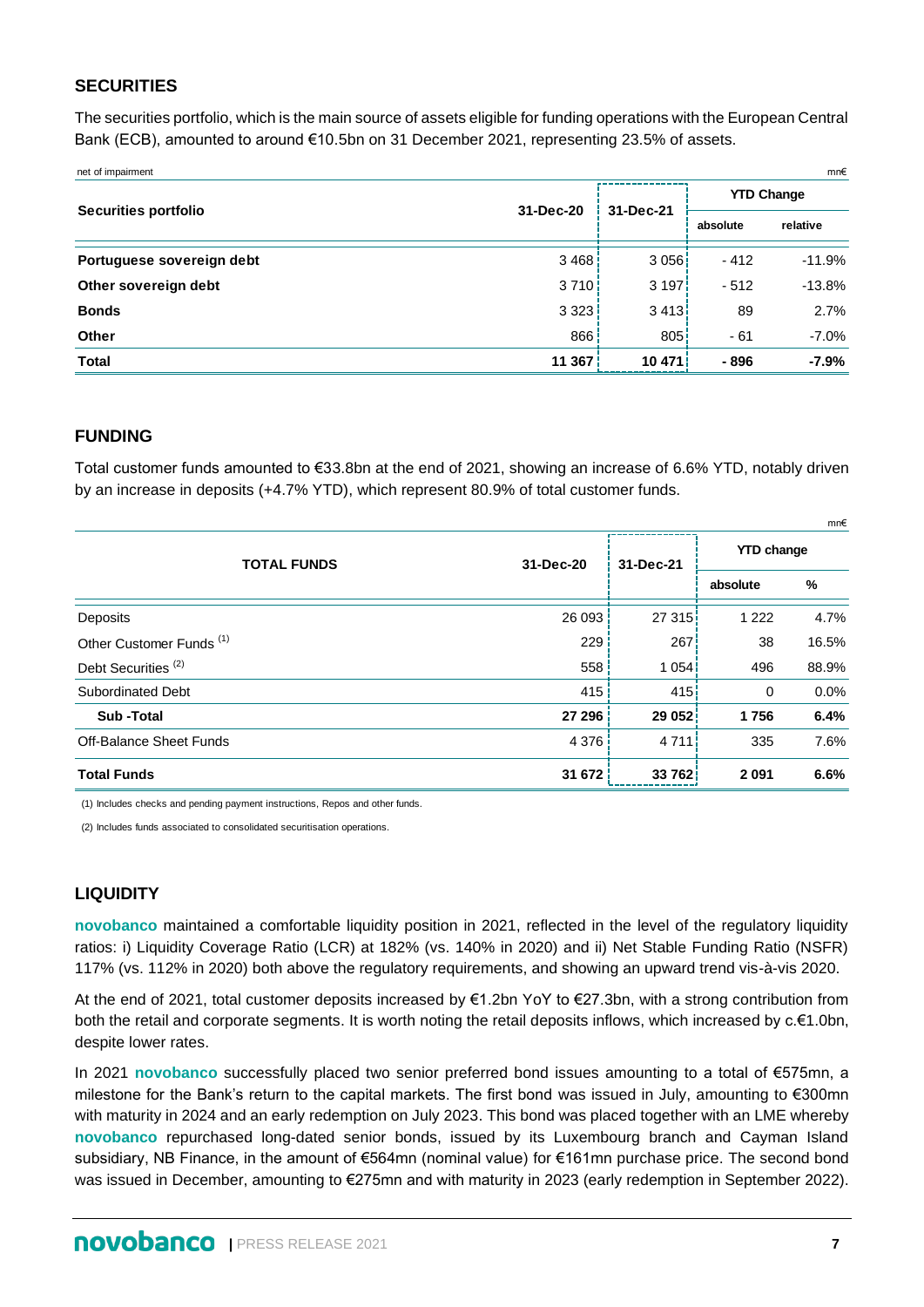This bond issue together with the July issue allowed the Bank to comply with the MREL regulatory requirement, in force since 1 January 2022.

Additionally, in 2021: (i) the increase in the amount and maturity of the medium-term financing under the TLTRO III by €950mn at YE; and (ii) the Resolution's Fund €429mn capital injection in June and December, under the Contingent Capital Agreement, increased Bank's liquidity.

The Bank's securities portfolio was reduced by ca. €0.9bn vis-à-vis 2020, essentially as a result of the de-risking strategy and the reimbursements in the sovereign debt portfolio.

Thus, at the end of the year, deposits with ECB remained high at ca. €5.3bn and, consequently, net funding from the ECB (ECB borrowings minus ECB deposits) on 31 December 2021 amounted to €2.7bn, €2.0bn below the amount in 2020.

The portfolio of eligible assets for repo with the ECB reduced by €0.2bn (net of haircut) YoY to €16.5bn at the end of 2021. In addition, including HQLA assets non-eligible for repo with the ECB and deposits at ECB, total liquidity buffer stands at €12.5bn, composed by highly liquid assets (90%) as of 31 December 2021, an increase of €1.2bn YoY.



Customer deposits remained the main source of balance sheet funding, accounting for 65.9% of total liabilities and 61.2% of total assets.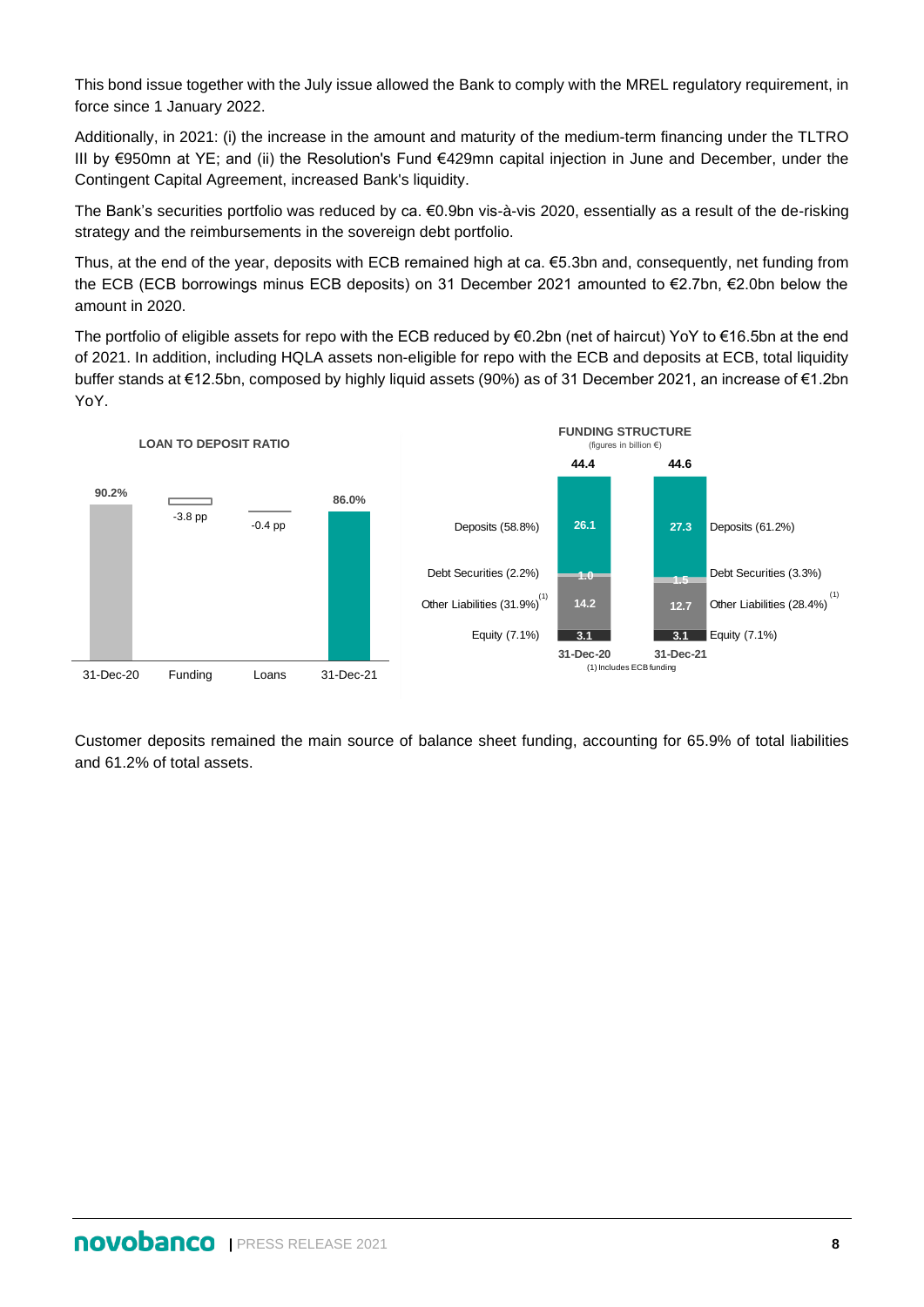### **CAPITAL**

As of 31 December 2021, the CET1 ratio was 11.1% and total capital ratio was 13.1% (preliminary values).

In this context, it is important to highlight the fact that the European Central Bank (ECB) disclosed during March 2020 several measures that allow Banks to operate temporarily below the required capital level. These measures aim to prevent Banks from suspending financing to the economy in an adverse economic environment. In addition, changes were introduced to the regulatory framework, in force since June 2020, regarding the calculation of capital ratios, aimed at mitigating the impacts of the Covid-19 pandemic. In these circumstances, **novobanco** adhered to the dynamic option of the transitional regime of IFRS 9.

|                                    |       |                       |                    |              | mn€                |
|------------------------------------|-------|-----------------------|--------------------|--------------|--------------------|
| <b>CAPITAL RATIOS (CRD IV/CRR)</b> |       | $31 - Dec - 20^{(1)}$ | 31-Dec-20 $^{(1)}$ | 31-Dec-21(2) | 31-Dec-21 $^{(2)}$ |
|                                    |       | (Phased-in)           | (Fully loaded)     | (Phased-in)  | (Fully loaded)     |
| <b>Risk Weighted Assets</b>        | (A)   | 26 689                | 26 392             | 24 9 29      | 24 689             |
| Own Funds                          |       |                       |                    |              |                    |
| Common Equity Tier 1               | (B)   | 2 9 0 2               | 2511               | 2768         | 2507               |
| Tier 1                             | (C)   | 2903                  | 2512               | 2769         | 2 5 0 9            |
| <b>Total Own Funds</b>             | (D)   | 3415                  | 3023               | 3 2 7 6      | 3016               |
| Common Equity Tier 1 Ratio         | (B/A) | 10.9%                 | 9.5%               | 11.1%        | 10.1%              |
| Tier 1 Ratio                       | (C/A) | 10.9%                 | 9.5%               | 11.1%        | 10.1%              |
| <b>Total Capital Ratio</b>         | (D/A) | 12.8%                 | 11.5%              | 13.1%        | 12.2%              |
| Leverage Ratio                     |       | 6.2%                  | 5.4%               | 6.0%         | 5.4%               |

(1) Updated values

(2) Preliminary

**novobanco**'s Common Equity Tier 1 (CET1) ratio is protected up to a predetermined threshold for the amounts of losses verified in a perimeter of assets as outlined by the Contingent Capital Agreement. The amount of compensation to be requested with reference to 2021 is €209.2mn (with this amount not included in the calculation of regulatory capital with reference to 31 December 2021), took into account the losses incurred in the assets covered by the Contingent Capital Agreement, as well as the minimum capital condition applicable at the end of the same year under the Contingent Capital Agreement.

Regarding the amount requested from the Resolution Fund for the year 2020, there are two divergences between **novobanco** and the Resolution Fund, i.e. (i) the provision for discontinued operations in Spain and (ii) valuation of participation units, which are subject to an arbitration decision. **novobanco** considers these amounts (in aggregate equal to €165mn) as due from the Resolution Fund under the Contingent Capital Agreement, and has triggered the legal and contractual mechanisms at its disposal.

Additionally, **novobanco** and the Resolution Fund have a divergence, subject to arbitration, concerning the application by **novobanco,** at the end of 2020, of the dynamic option of the transitional regime of IFRS 9.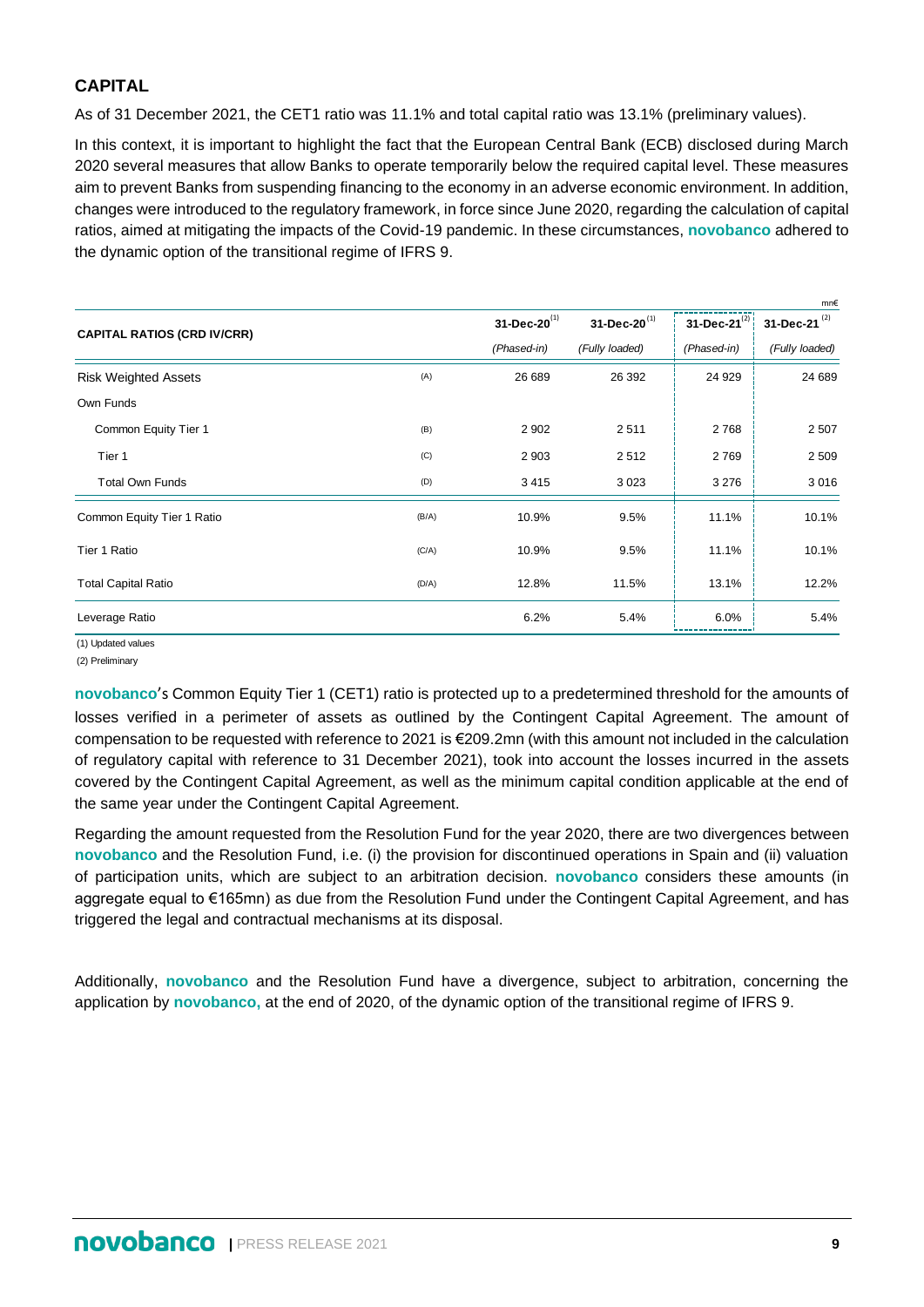### **COMMERCIAL ACTIVITY**

### **Corporate Banking**

In 2021 **novobanco** maintained its long-standing close involvement with the Portuguese business sector, providing financial support and helping companies to adjust their strategies to the new reality. To serve its corporate clients, as at December 2021 **novobanco** had two hubs for Large Companies (in Lisbon and Oporto) and 20 Business Centres throughout the country, with teams dedicated to the medium-sized segment.

This strong presence in the Portuguese business community has resulted in Bank market shares of 14.5% in loans and 13.1% in deposits in Corporates and SMEs.

In 2021, **novobanco** continued to support its corporate customer base, through three key pillars:

- financial support to small and medium-sized companies, with loans to the medium-sized companies posting a significant increase of 4.6%;
- management of requests for moratoria and adjustment of repayment schedules to the clients' financial capacity;
- continued focus on the digital transformation, developing remote relationship and signature tools to address the social distancing requirements, and launching a new version of the internet banking service with relevant improvements in terms of functionality and user experience.

A major feature of 2021 was the launch of the new investment support programmes, including the RRP and Portugal 2030, which aim to support the development of the economy by fostering innovation, digital transformation, and clean / renewable energy transition. In this context, a multidisciplinary team was created being focused on the following main areas: i) provision of permanently updated information on the existing programmes, facilitating clients' access to the available support; ii) partnership with consultants specialising in the preparation of applications to investment programmes; iii) information and clarification addressed to clients, associations and other relevant entities; iv) launch of a specific offer of financial products to cover investment needs under these programmes (e.g.: advances on funds, financing of equity and working capital and issuance of guarantees).

In Trade Finance, **novobanco** provides a wide range of products and specialised advice in support of international trade. The Bank's know-how in this segment is recognised by its clients, resulting in a market share of around 20.2% (+0.9pp YoY), as well as the market, as seen by the award for best Trade Finance Bank in Portugal by the Global Finance international magazine.

On the digital transformation front, the highlight was the launch of the new version of **novobanco** online for companies. The service has been rethought from the standpoint of user experience, featuring new menus, a new homepage with improved functionality and widgets for quick action and information, easier access to documentation made available by the Bank to the Client, and new help solutions. The new concept was developed incorporating feedback from clients and the commercial and technical teams, the key purpose being to solve the main difficulties experienced on a daily basis, thus allowing a substantial increase in users' levels of satisfaction and involvement, raising the penetration rate to around 78%. Within **novobanco** online Empresas, it is worth to highlight the financial aggregator, a digital financial management solution, supported by a strong analytical and predictive component, which aims to improve the operational efficiency of companies.

With regard to the assessment made by the corporate clients, the NPS (Net Promoter Score) rose to 32.7, an increase of 4.5 pp compared to the previous year. The main reason for promoters to recommend **novobanco** is related to the Quality of Service. Hence, the weight of Very Satisfied Customers with the Customer Service reached 89.9%, which represents a YoY increase of 1.2%.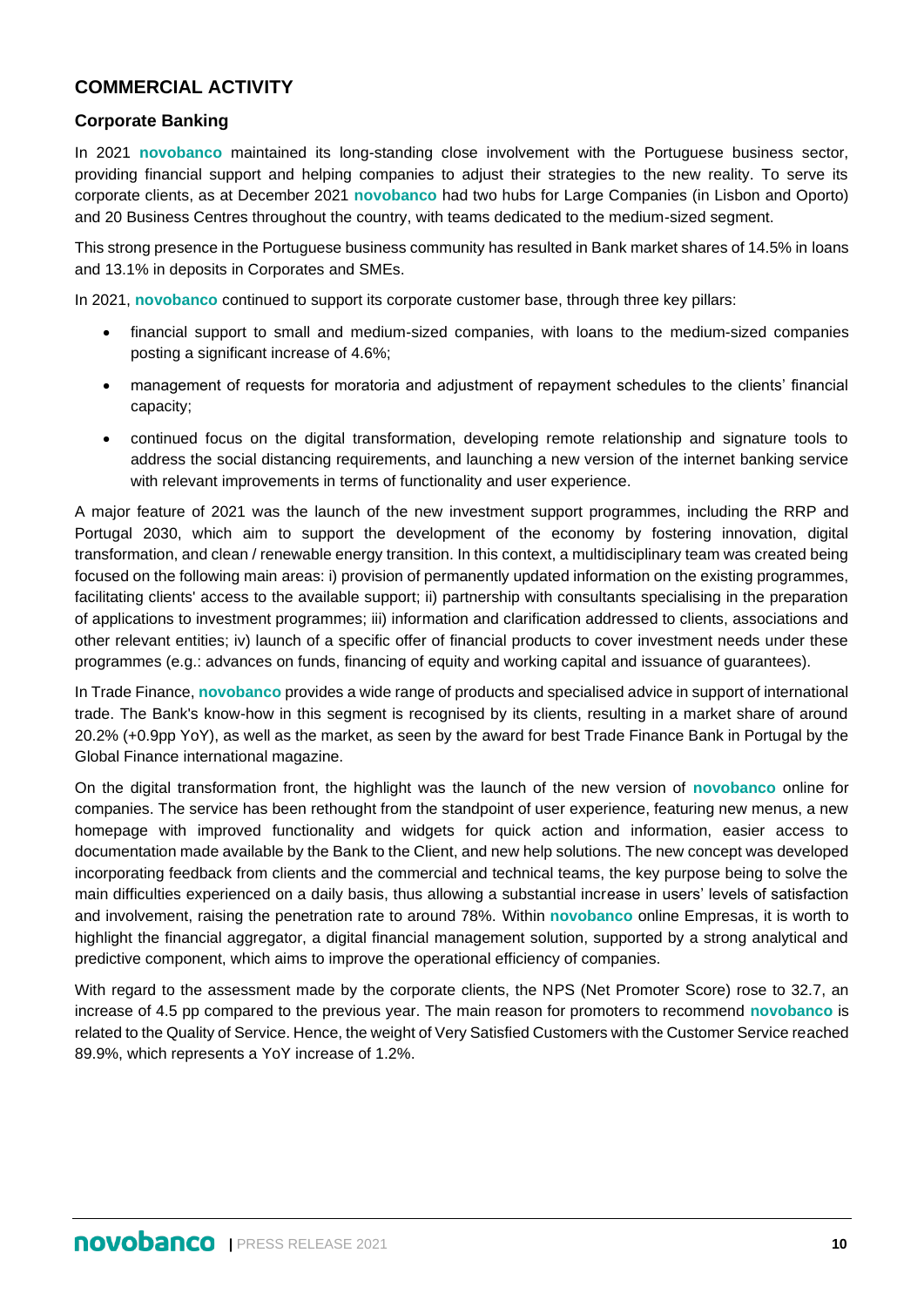### **Retail Banking**

**novobanco**'s positioning relies on building long-term relationships with its clients, as reflected in the continuous optimisation of the commercial network in order to meet clients' expectations and needs. Considering the ongoing behavioural changes in all age brackets, largely induced by consumption habits created by other industries, it has become essential to be seamlessly available to the clients through their preferred channels, and to be aware of the journey made by each client to adopt the Bank's solutions - a concept known as Omnicanality.

The omnichannel approach maintains the key support of the branch network. **novobanco** continues to revamp the branch network, redesigning the face-to-face service experience, with greater focus on customised service and space for relaxed and meaningful engagement with the clients. This experience has required a total redesign of the branches' layout and architecture, creating a transparent ecosystem – main branches have areas for social use in line with trends. There are currently more than 100 branches with the new format (69 of which were redesigned in 2021), and the process for rest is underway.

Within the scope of omnicanality, and besides the physical branch network, **novobanco** has 65 Virtual Teller Machines (VTMs) featuring advanced physical currency management solutions (for cash withdrawal and deposit), which are a key basis for the development of new virtual value-added services, such as product simulation or access to specialists.

The universe of clients subscribing to the 360º Link service also continues to expand. 360º Link is a remote manager service with monitoring capabilities for high-value clients who prefer remote contact.

The digital channel is central to the customer experience, and **novobanco** invests much in its digital tools, particularly in journey management tools (physical and digital), following the widespread trend of online search and telephone or in-branch execution. The following main implementations/innovations stand out in 2021:

- Account opening remote solutions, using the Digital Mobile Key or by Video Call, offering a complete, fast, smart, more efficient, and entirely digital onboarding experience. This has permitted a reduction of 50% to 100% in front-office time and of more than 100kg in paper sheets consumption;
- The new app for individual clients with a fully renewed design and customer experience, adaptable and customisable, inclusive and predictive (data-science-based), and offering a wide range of services and solutions (e.g., aggregation of accounts with other banks, underwriting of investment funds, life insurance, and validation of transactions by push notifications) to improve user experience and security;
- Homebuying: Reinvention of the home buying experience, from simulation to title deed, providing a comprehensive omnichannel experience. In 2021, 50% of title deeds were mobile sourced, and 50% of online-sourced title deeds correspond to new clients. This allowed for a 40% reduction in the average time per deed and the elimination of paper documents equivalent to 8,000 sheets;
- *Phygital*: implementation of mobility and information sharing solutions (in person and remote), cementing the Bank's relationship of transparency and proximity with the clients and its omnichannel strategy, speeding up and simplifying processes through different types of digital signatures, and fostering a paperless culture based on more secure and efficient practices. More than 85% of the eligible transactions are carried out through the new solutions, which permits to save more than 13 tonnes of paper.

Reflecting the strategy implemented by **novobanco**, in 2021 customer acquisition in the Retail segment increased by 7% YoY, with approximately 30% of the new clients being under 25 years (which compares with a 10% stock of clients in this age group) - a relevant trend of rejuvenation of the Bank's customer base. In this context, the Cross-Segment Programme, which gives employees of companies with which the Bank has relationships access to more favourable conditions in several of the Bank's products and services, accounted for 22% of all individual clients onboarded in 2021.

In terms of customer loans, the main highlight was the origination of €905mn in mortgage loans, with growth more pronounced in the last four months of the year. This growth was underpinned by **novobanco**'s partnerships strategy, with credit intermediaries increasing by 30% and standing as the Bank's largest loan origination channel.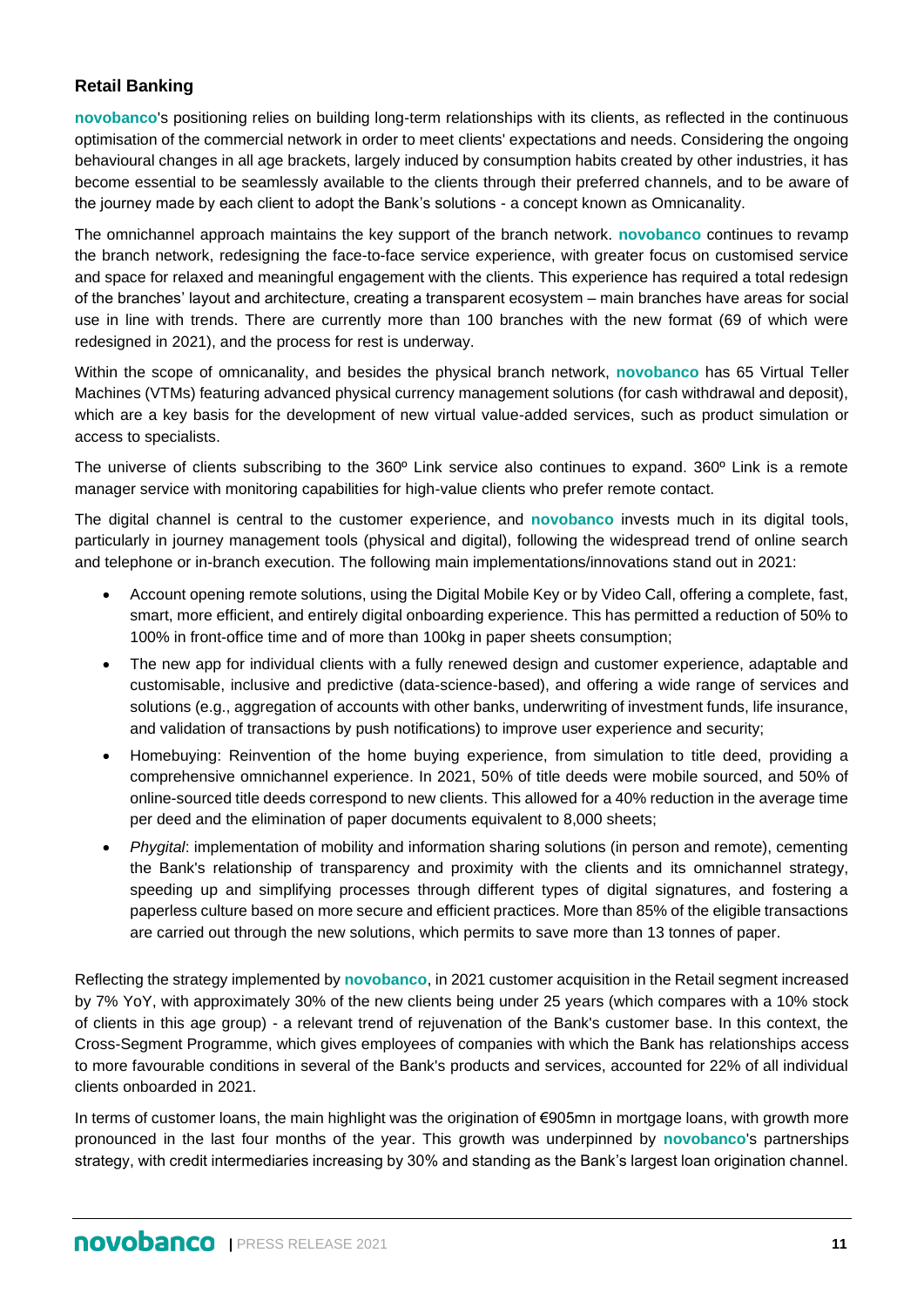Consumer Lending (gross stock; consumer lending & other) increased by 5.3% vs 2020. Production through the Digital Channels (4-fold YoY increase) deserves a note, as well as production in the Non-Financial Offer, with continued launches of new products and joint promotion with partners of various events for employees and clients, which yielded an 18% increase vs. 2020.

With regard to the investment offer, **novobanco**, based on a proprietary model, selects and sells the Mutual Funds of independent management companies that best reflect and capture market trends. In 2021, thematic funds were included in the offer, which, together with the structured funds, permit to invest in these market trends, and in particular in Technology, Health and Climate Action. The digital solution available improved the customer experience when subscribing Investment Funds, leading to an increase of 231% in digital sales vs 2020.

To support Clients in their investment decisions, **novobanco** offers an Investment Advisory Service. According to the client's investor profile and initial portfolio, the advisory service submits the most suitable investment proposals based, among others, on a strategic analysis of different asset classes and sectors, the macroeconomic environment and the definition of the asset allocation.

The Small Businesses segment (loan portfolio) grew by 7.8% YoY in 2021, based on its ability to closely monitor its clients and recurrently assess the pandemic impact on individuals, as well as whether the clients are prepared for the end of the loan moratoria. Customer funds in this segment grew by 15.2%, denoting a propensity to save in a period of uncertainty.

In both the Corporate and the Retail segments, the purpose of digital transformation involves i) accelerating frontto-back digitisation, improving experience and efficiency by addressing the customer journeys and transforming the operating model, and ii) transforming the digital channels to ensure a fully omnichannel experience and greater customisation, leveraging best-in-class data science.

This strategy drove an increase in the number of active digital clients, to 54.4% of the total in December 2021 (the number of digital clients increased by 7% YoY) as well as a 12% annual rise in the number of active mobile clients (40% of clients are mobile). In turn, this underpinned an annual increase of > 165% in the number of product units sold through the digital channels (excluding deposits, which are already traditionally high).



In 2021, 72% of **novobanco** contacts with individual clients were made through the digital channels (+3 pp vs. 2020). Reflecting a reinforced focus on a "mobile digital first" strategy, mobile continues to be the main means of contact of individual clients, with interactions (as measured by the number of logins) growing by 20% vs. 2020.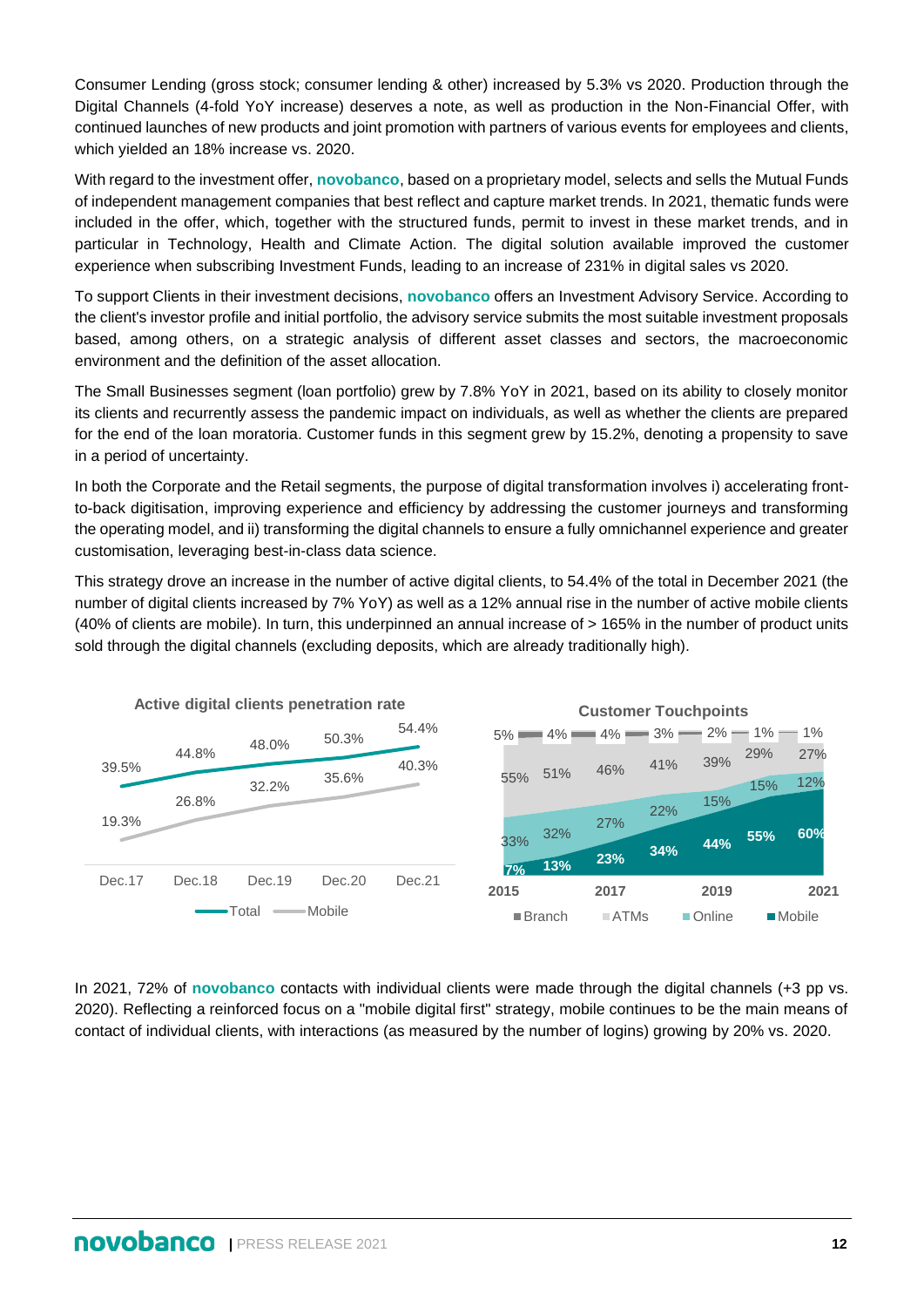### **ECONOMIC ENVIRONMENT**

The year 2021 saw a rebound in economic activity, with global GDP growing by 5.9% (-3.5% in 2020). The pandemic continued to restrict activity, especially with the spread of the new delta and omicron variants. However, progress in vaccination, the gradual easing of restrictions on mobility and aggressive monetary and fiscal policy stimuli supported growth, albeit unevenly across economies and with signs of deceleration in the second half of the year. In the Eurozone, GDP grew by 5.2% in 2021 (-6.4% in 2020). The strong expansion of demand met with bottlenecks in global supply chains and global production activity, including shortages of labour, raw materials and intermediate consumption, logistical disruptions caused by delays in the transport of goods and a significant increase in energy costs. In this context, most economies saw an increase in inflationary pressures. In the Eurozone, YoY consumer inflation jumped from -0.3% to 5%.

Recognising the risk of persisting higher inflation, several Central Banks initiated or signalled an easing of monetary stimuli. In the Eurozone, the ECB maintained the deposit facility rate at -0.5% but reduced the monthly pace of asset purchases under the pandemic emergency programme (PEPP) and confirmed the end of this programme in March 2022. The 3-month Euribor closed the year slightly below its level at the beginning of 2020, at -0.572%. On the other hand, the rise in inflation expectations and the expected tapering of monetary stimuli translated into an increase in long-term market interest rates. The 10-year *Bund* yield rose from -0.569% to - 0.177% (the yield on the US Treasuries increased from 0.91% to 1.51%). The euro lost 6.9% against the dollar, to EUR/USD 1.137. The rebound in activity and the ample liquidity provided by still expansionary monetary policies supported a value increase in risk assets. In the US, the S&P 500 and Nasdaq stock market indices surged by 26.9% and 21.4%, respectively. In Europe, the Euro Stoxx and the DAX gained 22.3% and 15.8%. In Portugal, the PSI-20 was up by 13.7%.



The Portuguese economy remained constrained by Covid-19, suffering the effects of a new lock-down in the 1st quarter that led to a dip in GDP. Activity visibly recovered in the following quarters, though remaining below prepandemic levels. In 2021 as a whole, GDP grew by 4.9% (-8.4% in 2020). Private consumption and investment were up by 5.1% and 4.9% respectively, and exports grew by 9.5%. Productive activity was constrained by supply chain disruptions, penalising the industrial and construction sectors. Progress in anti-Covid vaccination and the reopening of the economy allowed a relatively strong recovery in tourism domestic demand. Still, overnight stays by non-residents remained 63% below 2019 levels.

Temporary business and labour market support measures, including the simplified layoff scheme, gradual support for business recovery, and loan moratoria (ended in September), mitigated the economic impacts of the pandemic. The average annual unemployment rate retreated from 7% to 6.6% of the labour force. Home prices rose by 8.3% in average annual terms, which is close to their growth in 2020. Average annual inflation rose from 0% to 1.3% (1.7% in goods and 0.6% in services), with the YoY change in prices reaching 2.7% in December. This movement was mainly driven by the increases in energy and food prices, which rose YoY by 11.2% and 3.2% respectively. The yield on the Portuguese 10-year bonds rose from 0.03% to 0.465%, with its spread vs. the Bund remaining relatively flat (4 bps rise, to 64 bps).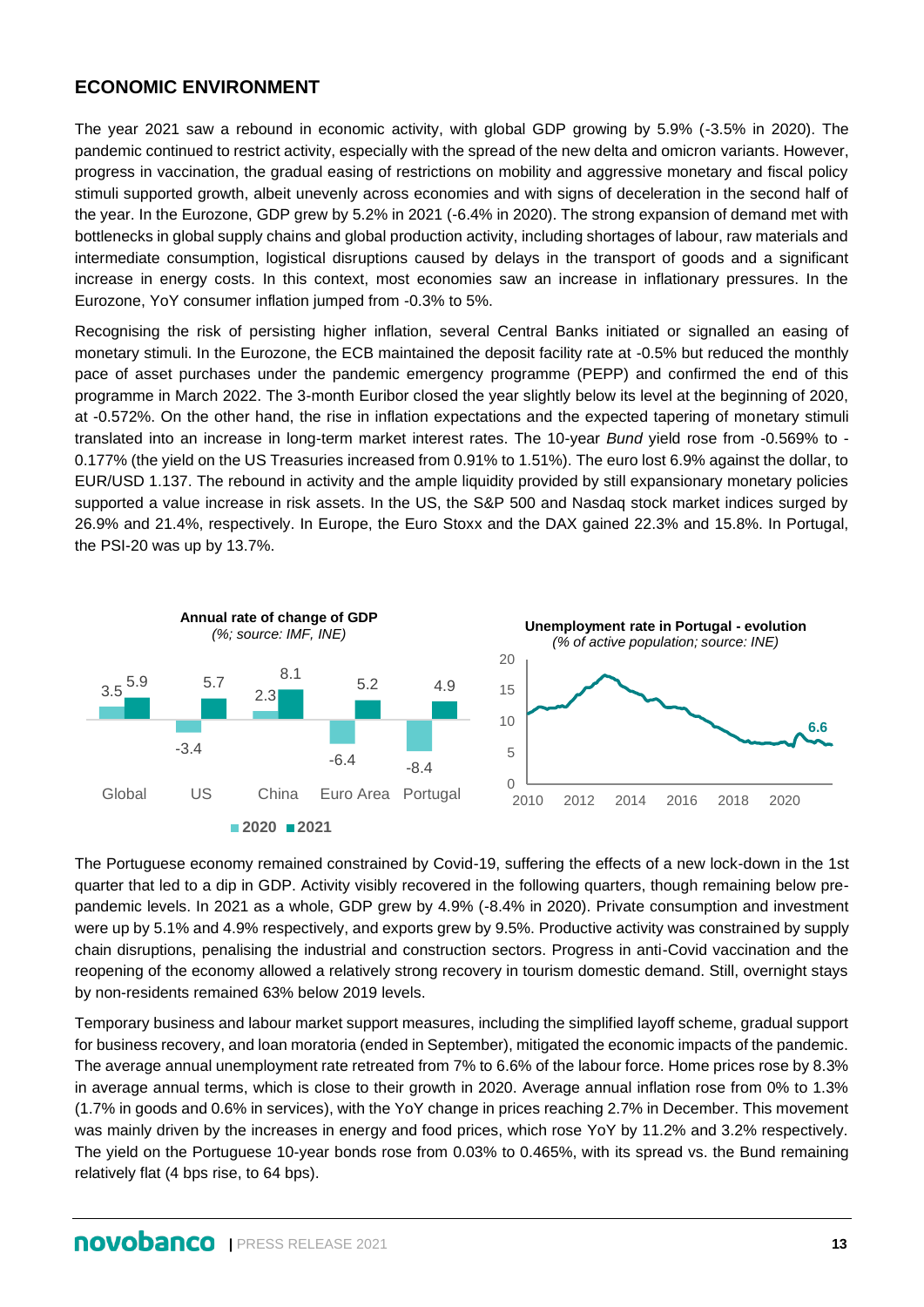### **SUBSEQUENT EVENTS**

Following the sale agreement between the Resolution Fund and Lone Star, on 24 February 2022, the Resolution Fund transferred the ownership of 116,180,485 shares of novobanco to Nani Holdings following the capital increase through conversion of conversion rights in favour of the Portuguese State in December 2021. The participation of Nani Holdings in **novobanco** remains at 75%, with the participation of the Resolution Fund being diluted to 23.44%.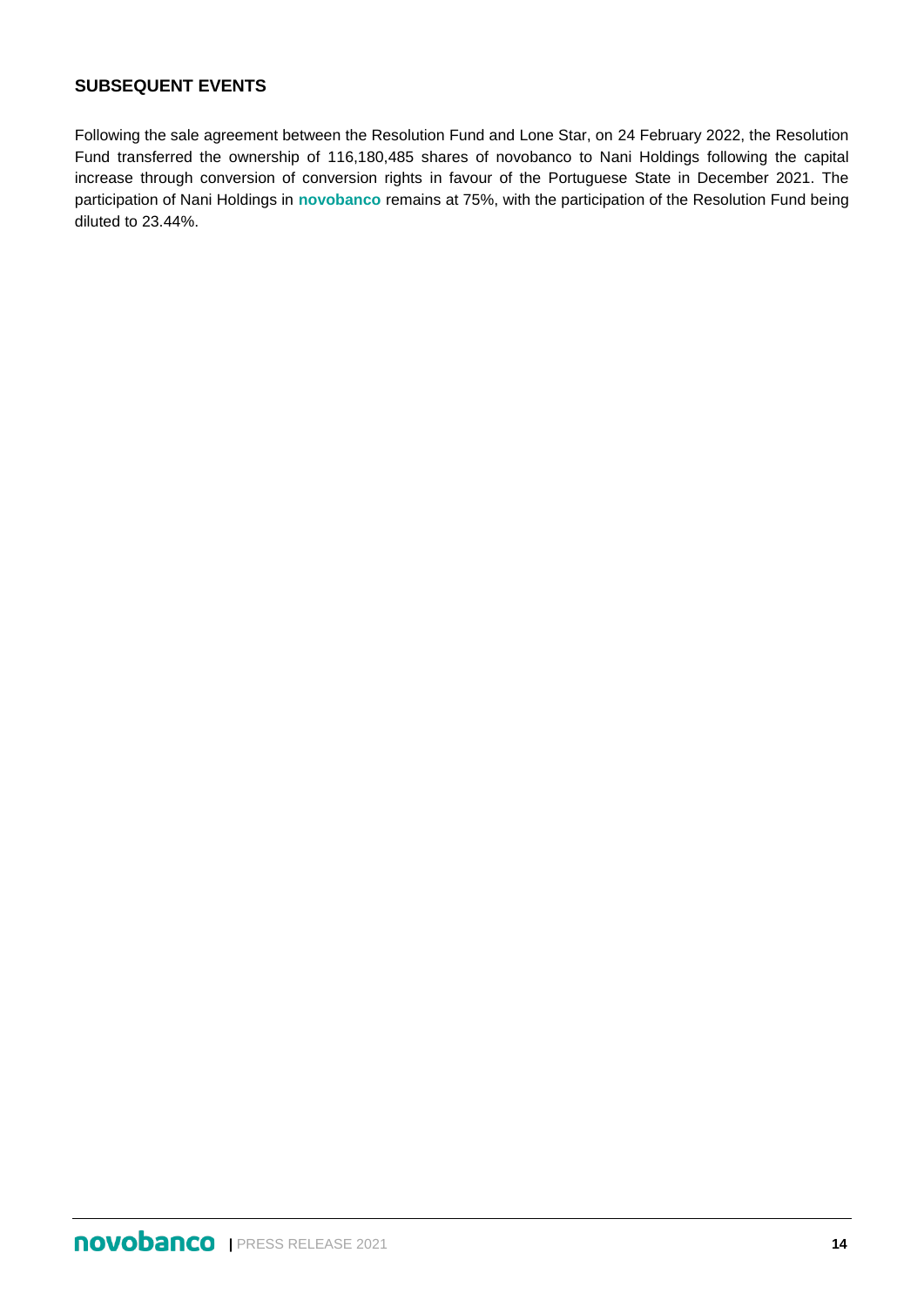**MAIN HIGHLIGHTS 31-Dec-20 31-Dec-21 ACTIVITY (mn€)** Net Assets 44 396 44 619 Customer Loans (gross) 25 217 24 932 Customer Deposits 26 093 27 315 Equity 3 147 3 149 **SOLVENCY** (3) Common EquityTier I / Risk Weighted Assets (3) 10.9% 10.9% 10.9% 11.1% Tier I / Risk Weighted Assets (3) 2008 12:30 12:30 12:30 12:30 13:30 13:30 13:30 13:40 13:40 14:40 15:30 14:40 Total Capital / Risk Weighted Assets (3) 13.1% 13.1% 12.8% 13.1% 13.1% Leverage Ratio 6.2% 6.0% **LIQUIDITY (mn€)** European Central Bank Funding <sup>(2)</sup> 2742 Eligible Assets for Repo Operations (ECB and others), net of haircut 16 684 16 476 (Total Credit - Credit Provision) / Customer Deposits (1) 90% 86% Liquidity Coverage Ratio (LCR) 140% 182% Net Stable Funding Ratio (NSFR) 112% 117% **ASSET QUALITY** Overdue Loans > 90 days / Customer Loans (gross) 2.4% 1.2% Non-Performing Loans (NPL) / (Customer Loans + Deposits with banks and Loans and advances to banks) 8.9% 5.7% Credit Provision / Overdue Loans > 90 days 262.2% 430.2% Credit Provision / Customer Loans (gross) 6.3% 6.3% 5.0% Cost of Risk 2.08% 0.60% **PROFITABILITY** Net Income for the Period (mn€) 184.5 184.5 Income before Taxes and Non-controlling interests / Average Net Assets (1)  $-2.9\%$  -2.9% 0.5% Banking Income / Average Net Assets<sup>(1)</sup> 1.4% 2.9% Income before Taxes and Non-controlling interests / Average Equity (1)  $\sim$  -32.0% 7.1% **EFFICIENCY** Operating Costs / Banking Income (1) 69.9% 42.0% Operating Costs / Commercial Banking Income 62.2% 62.2% 47.7% Staff Costs / Banking Income (1) 62.2% 24.0% 24.0% 25.2% 24.0% 25.2% 25.2% 25.2% 25.2% 25.2% 25.2% 25.2% 25.2% 25.2% 25.2% 25.2% 25.2% 25.2% 25.2% 25.2% 25.2% 25.2% 25.2% 25.2% 25.2% 25.2% 25.2% 25.2% 25.2% 25.2% 25.2% 25. **EMPLOYEES (No.)** Total 4 582 4 193 - Domestic 4 560 4 165 - International 22 28 **BRANCH NETWORK (No.)** Total 359 311 - Domestic 310 - International 1 1  $140\%^{(4)}$ 112%<sup>(4)</sup>  $6.2\%$ <sup>(4)</sup> 12.8% (4) 10.9% (4) 10.9% (4)

(1) According to Banco de Portugal Instruction n. 16/2004, in its version in force

(2) Includes funds from and placements with the ESCB; positive = net borrowing; negative = net lending

(3) Preliminary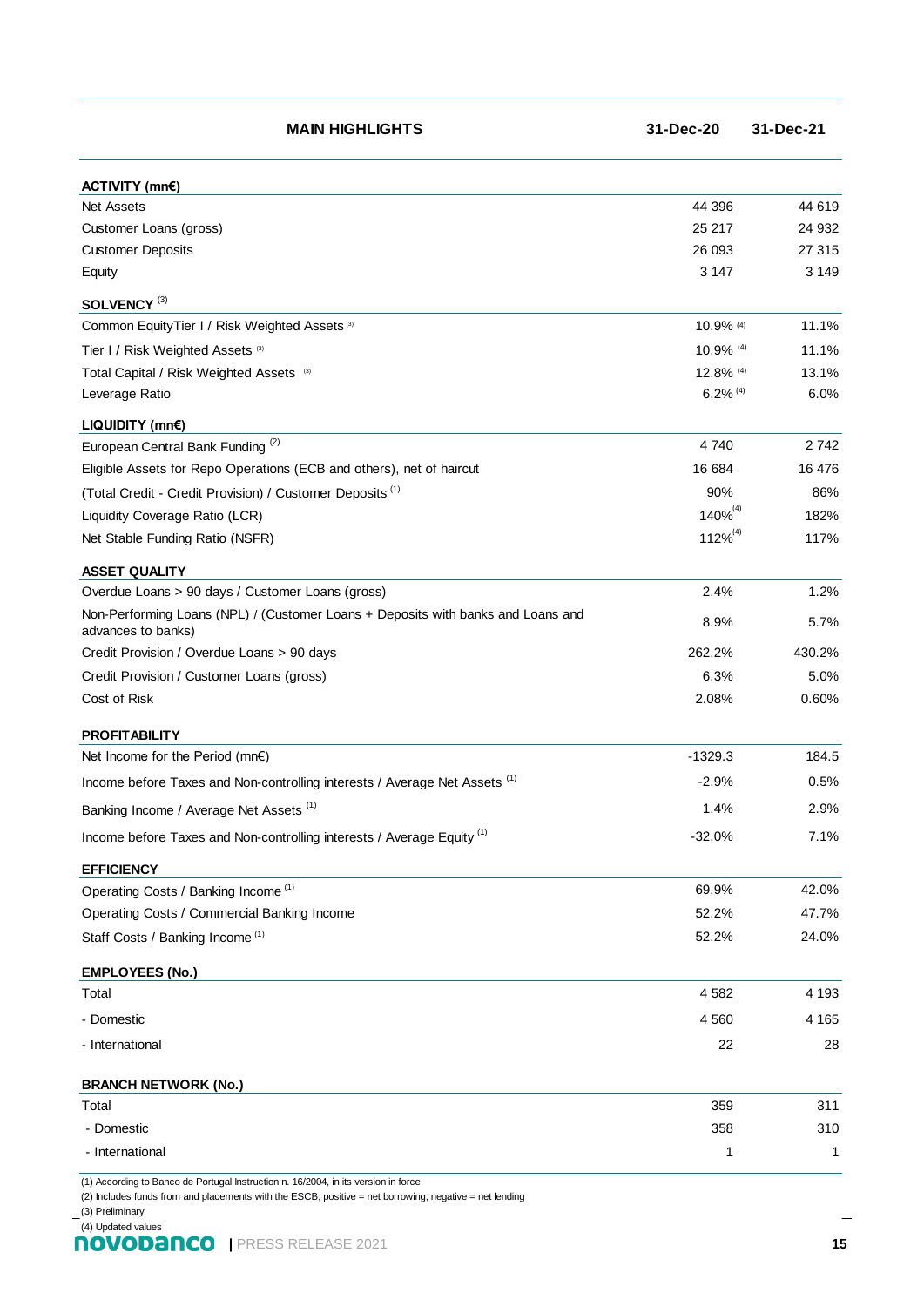### **NOVO BANCO, S.A.**

#### **CONSOLIDATED INCOME STATEMENT AS AT 31 DECEMBER 2021 AND 2020**

|                                                                                                                                                                                              |                   | thousands of Euros |
|----------------------------------------------------------------------------------------------------------------------------------------------------------------------------------------------|-------------------|--------------------|
|                                                                                                                                                                                              | 31.12.2021        | 31.12.2020         |
| Interest Income                                                                                                                                                                              | 740 459           | 743 707            |
| <b>Interest Expenses</b>                                                                                                                                                                     | (167065)          | 188 573)           |
| Net Interest Income                                                                                                                                                                          | 573 394           | 555 134            |
| Dividend income                                                                                                                                                                              | 11 096            | 16 478             |
| Fees and commissions income                                                                                                                                                                  | 325 511           | 313 823            |
| Fees and commissions expenses                                                                                                                                                                | (47357)           | (47305)            |
| Gains or losses on derecognition of financial assets and liabilities not measured at fair value through<br>profit or loss                                                                    | (5123)            | 88 472             |
| Gains or losses on financial assets and liabilities held for trading                                                                                                                         | 50 896            | 91 611)            |
| Gains or losses on financial assets mandatorily at fair value through profit or loss<br>Gains or losses on financial assets and liabilities designated at fair value through profit and loss | 46 697<br>21      | (364000)           |
| Gains or losses from hedge accounting                                                                                                                                                        | 14 195            | 11 641)            |
| Exchange differences                                                                                                                                                                         | 10 805            | (2414)             |
| Gains or losses on derecognition of non-financial assets                                                                                                                                     | 7 5 5 1           | (3416)             |
| Other operating income                                                                                                                                                                       | 163 875           | 120 732            |
| Other operating expenses                                                                                                                                                                     | (181604)          | 230 294)           |
| <b>Operating Income</b>                                                                                                                                                                      | 969 957           | 343 958            |
| Administrative expenses                                                                                                                                                                      | (374359)          | (398769)           |
| Staff expenses                                                                                                                                                                               | (233261)          | (245606)           |
| Other administrative expenses                                                                                                                                                                | (141 098)         | (153163)           |
| Cash contributions to resolution funds and deposit guarantee schemes                                                                                                                         | (40535)           | (35048)            |
| Depreciation                                                                                                                                                                                 | (34004)           | 33 072)            |
| Provisions or reversal of provisions                                                                                                                                                         | (127835)          | (186 423)          |
| Commitments and guarantees given                                                                                                                                                             | 9 840             | 22 116)            |
| Other provisions                                                                                                                                                                             | 137 675)          | (164 307)          |
| Impairment or reversal of impairment on financial assets not measured at fair value through profit or<br>loss                                                                                | 198 903)          | (755070)           |
| Impairment or reversal of impairment of investment in subsidiaries, joint ventures and associates                                                                                            | 315               | (4192)             |
| Impairment or reversal of impairment on non-financial assets<br>Share of the profit or loss of investments in subsidiaries, joint ventures and associates accounted for                      | (26314)           | (245778)           |
| using the equity method                                                                                                                                                                      | 3794              | 9 4 3 0            |
| Profit or loss before tax from continuing operations                                                                                                                                         | 172 116           | (1304964)          |
| Tax expense or income related to profit or loss from continuing operations<br><b>Current tax</b>                                                                                             | 15 186<br>(12737) | (1082)<br>8 639    |
| Deferred tax                                                                                                                                                                                 | 27923             | (9721)             |
| Profit or loss after tax from continuing operations                                                                                                                                          | 187 302           | (1306046)          |
| Profit or loss from discontinued operations                                                                                                                                                  | 4 8 8 7           | (333345)           |
| Profit or loss for the period                                                                                                                                                                | 192 189           | (133939)           |
| Attributable to Shareholders of the parent                                                                                                                                                   | 184 504           | (1329317)          |
| Attributable to non-controlling interests                                                                                                                                                    | 7685              | (10074)            |
|                                                                                                                                                                                              | 192 189           | (133939)           |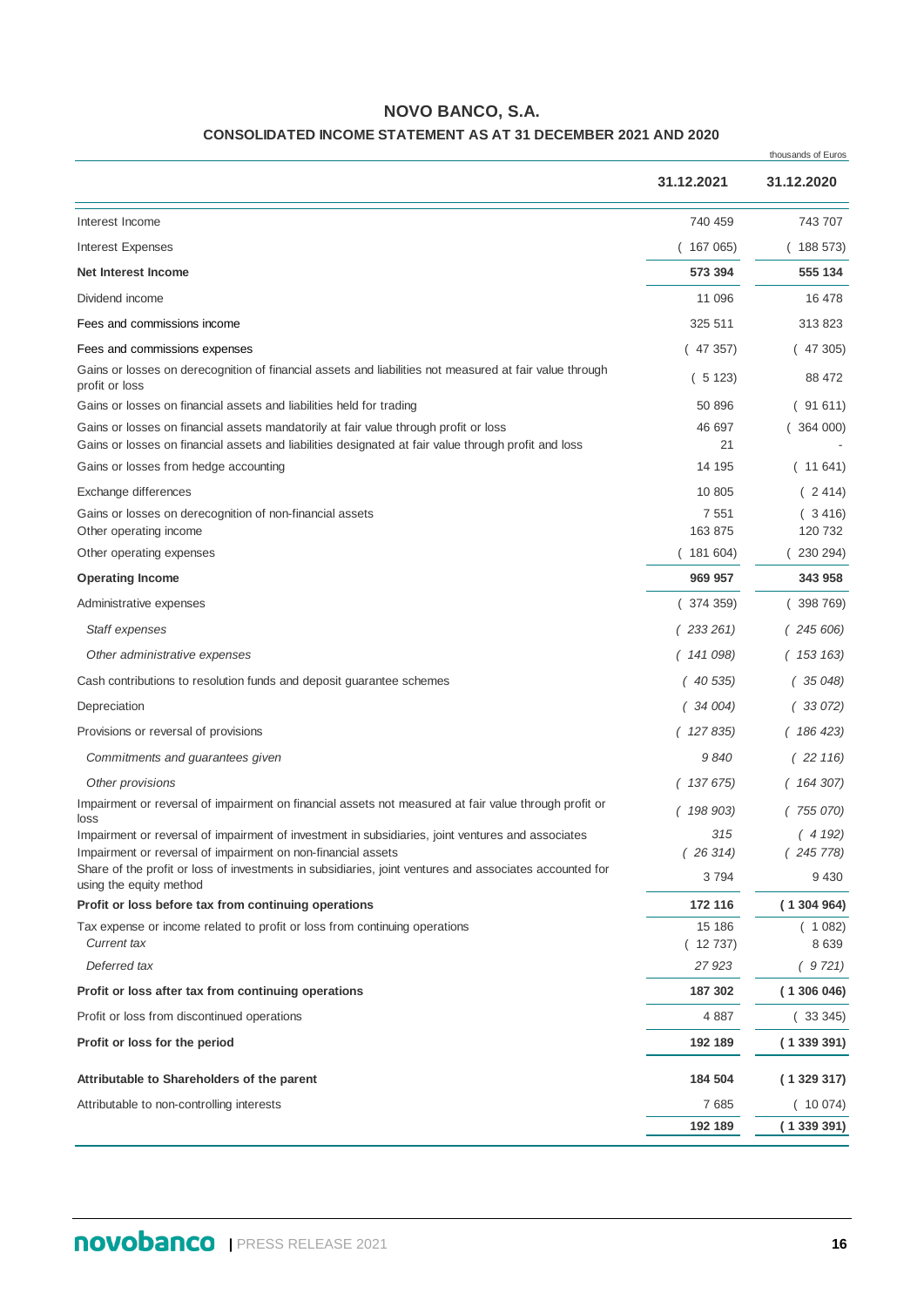# **NOVO BANCO, S.A.**

### **CONSOLIDATED BALANCE SHEET AS AT 31 DECEMBER 2021 AND 2020**

|                                                                                               |                   | thousands of Euros |
|-----------------------------------------------------------------------------------------------|-------------------|--------------------|
|                                                                                               | 31.12.2021        | 31.12.2020         |
| <b>ASSETS</b>                                                                                 |                   |                    |
| Cash, cash balances at central banks and other demand deposits                                | 5 871 538         | 2 695 459          |
| Financial assets held for trading                                                             | 377 664           | 655 273            |
| Financial assets mandatorily at fair value through profit or loss                             | 799 592           | 960 962            |
| Financial assets at fair value through other comprehensive income                             | 7 220 996         | 7 907 587          |
| Financial assets at amortised cost                                                            | 26 039 902        | 25 898 046         |
| <b>Securities</b>                                                                             | 2 338 697         | 2 2 2 9 4 7        |
| Loans and advances to banks                                                                   | 50 466            | 113 795            |
| Loans and advances to customers                                                               | 23 650 739        | 23 554 304         |
| Derivatives - Hedge accounting                                                                | 19 639            | 12 972             |
| Fair value changes of the hedged items in portfolio hedge of interest rate risk               | 30 661            | 63 859             |
| Investments in subsidiaries, joint ventures and associates                                    | 94 590<br>864 132 | 93 630<br>779 657  |
| Tangible assets<br>Tangible fixed assets                                                      | 238 945           | 187 052            |
| Investment properties                                                                         | 625 187           | 592 605            |
| Intangible assets                                                                             | 67 986            | 48 833             |
| Tax assets                                                                                    | 779 892           | 775 498            |
| <b>Current Tax Assets</b>                                                                     | 35 653            | 610                |
| Deferred Tax Assets                                                                           | 744 239           | 774 888            |
| Other assets                                                                                  | 2 442 550         | 2 944 292          |
| Non-current assets and disposal groups classified as held for sale                            | 9 3 7 3           | 1 559 518          |
| <b>TOTAL ASSETS</b>                                                                           | 44 618 515        | 44 395 586         |
|                                                                                               |                   |                    |
| <b>LIABILITIES</b>                                                                            |                   |                    |
| Financial liabilities held for trading                                                        | 306 054           | 554 791            |
| Financial liabilities measured at amortised cost                                              | 40 215 994        | 37 808 767         |
| Deposits from central banks and other banks                                                   | 10 745 155        | 10 102 896         |
| Due to customers                                                                              | 27 582 093        | 26 322 060         |
| Debt securities issued, Subordinated debt and liabilities associated to transferred<br>assets | 1 514 153         | 1 017 928          |
| Other financial liabilities                                                                   | 374 593           | 365 883            |
| Derivatives - Hedge accounting                                                                | 44 460            | 72 543             |
| Provisions                                                                                    | 442 834           | 384 382            |
| <b>Tax liabilities</b>                                                                        | 15 297            | 14 3 24            |
| <b>Current Tax liabilities</b>                                                                | 12 2 6 2          | 9 2 0 3            |
| Deferred Tax liabilities                                                                      | 3 0 3 5           | 5 1 2 1            |
| Other liabilities                                                                             | 443 437           | 417 762            |
| Liabilities included in disposal groups classified as held for sale                           | 968               | 1 996 382          |
| <b>TOTAL LIABILITIES</b>                                                                      | 41 469 044        | 41 248 951         |
|                                                                                               |                   |                    |
| <b>EQUITY</b>                                                                                 |                   |                    |
| Capital                                                                                       | 6 054 907         | 5 900 000          |
| Accumulated other comprehensive income                                                        | (1045489)         | (823 420)          |
| Retained earnings                                                                             | (8576860)         | (7202828)          |
|                                                                                               |                   |                    |
| Other reserves                                                                                | 6 501 374         | 6 570 154          |
| Profit or loss attributable to Shareholders of the parent                                     | 184 504           | (1329317)          |
| Minority interests (Non-controlling interests)                                                | 31 0 35           | 32 046             |
| <b>TOTAL EQUITY</b>                                                                           | 3 149 471         | 3 146 635          |
| <b>TOTAL LIABILITIES AND EQUITY</b>                                                           | 44 618 515        | 44 395 586         |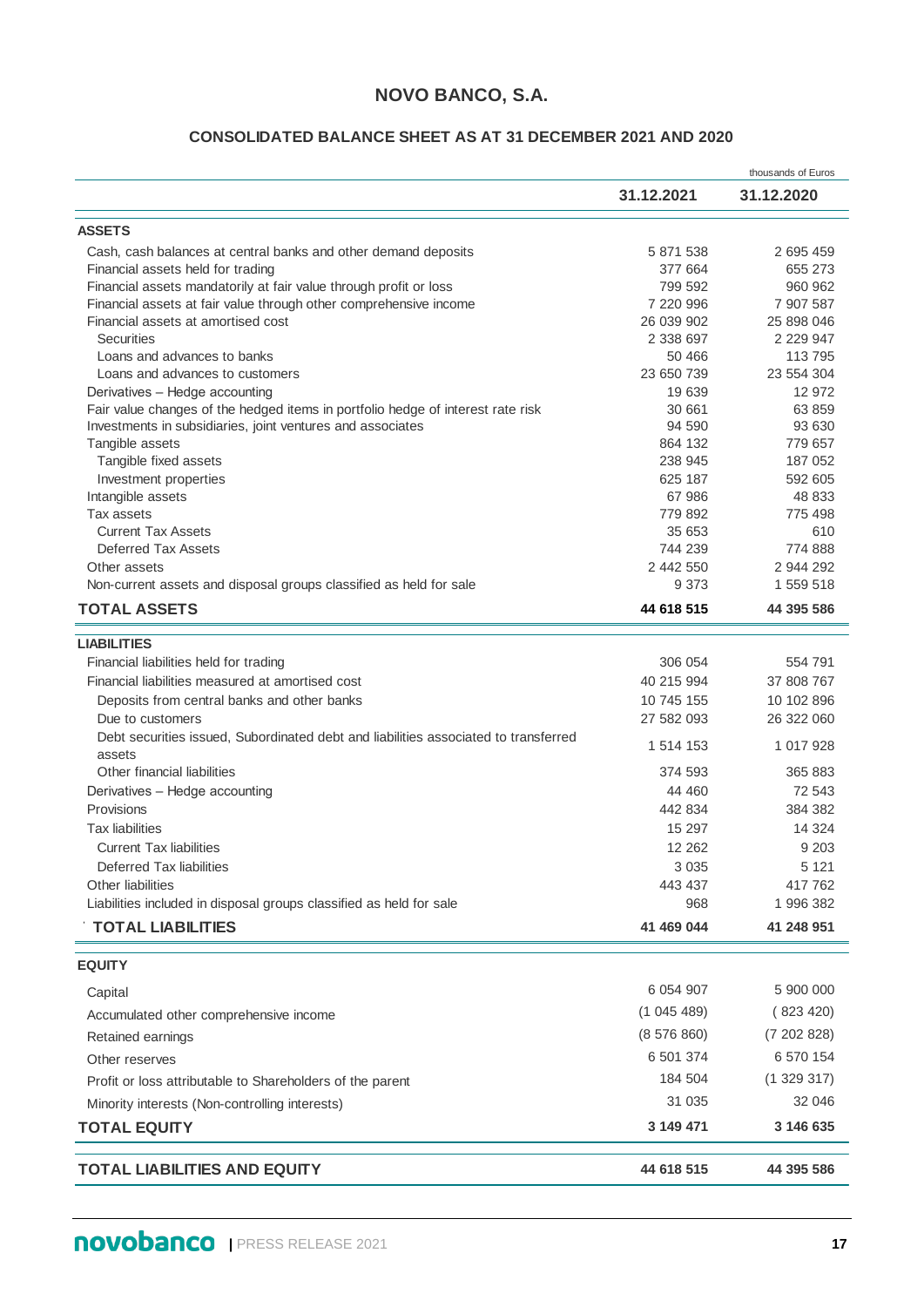#### **GLOSSARY**

*Income Statement*

| <b>Fees and commissions</b>                                             | Fees and commissions income less fee and commission expense                                                                                                                                                                                                                                                                                                                                                                                                                           |
|-------------------------------------------------------------------------|---------------------------------------------------------------------------------------------------------------------------------------------------------------------------------------------------------------------------------------------------------------------------------------------------------------------------------------------------------------------------------------------------------------------------------------------------------------------------------------|
| <b>Commercial banking income</b>                                        | Net interest income and fees and commissions                                                                                                                                                                                                                                                                                                                                                                                                                                          |
| <b>Capital markets results</b>                                          | Dividend income, gains or losses on derecognition of financial assets and liabilities not measured at fair<br>value through profit or loss, gains or losses on financial assets and liabilities held for trading, gains or losses<br>on financial assets mandatorily at fair value through profit or loss, gains or losses on financial assets and<br>liabilities designated at fair value through profit and loss, gains or losses from hedge accounting and<br>exchange differences |
| Other operating results                                                 | Gains or losses on derecognition of non-financial assets, other operating income, other operating expenses,<br>share of the profit or loss of investments in subsidiaries, joint ventures and associates accounted for using<br>the equity method                                                                                                                                                                                                                                     |
| <b>Banking income</b>                                                   | Net interest income, fees and commissions, capital markets results and other results                                                                                                                                                                                                                                                                                                                                                                                                  |
| <b>Operating costs</b>                                                  | Staff costs, general and administrative expenses and depreciation and amortisation                                                                                                                                                                                                                                                                                                                                                                                                    |
| Net operating income                                                    | Banking income - operating costs                                                                                                                                                                                                                                                                                                                                                                                                                                                      |
| <b>Provisions and impairments</b>                                       | Provisions or reversal of provisions, impairment or reversal of impairment on financial assets not measured<br>at fair value through profit or loss, impairment or reversal of impairment of investment in subsidiaries, joint<br>ventures and associates and impairment or reversal of impairment on non-financial assets                                                                                                                                                            |
| <b>Balance Sheet / Liquidity</b>                                        |                                                                                                                                                                                                                                                                                                                                                                                                                                                                                       |
| Assets eligible as collateral for rediscount<br>operations with the ECB | The Eurosystem only grants credit against adequate collateral. This collateral consists of tradable financial<br>securities and other types of assets such as nontradable assets and cash. The expression "eligible assets"<br>is used for assets that are accepted as collateral by the Eurosystem.                                                                                                                                                                                  |
| Securities portfolio                                                    | Securities (bonds, shares and other variable-income securities) booked in the trading portfolios, at fair<br>value through profit or loss, mandatory at fair value through profit or loss, at fair value through orther<br>comprehensive income and at amortised cost.                                                                                                                                                                                                                |
| Due to customers<br>Banco de Portugal Instruction n. 16/2004            | Amounts booked under the following balance sheet accouting headings: [#400 - #34120 + #52020 +<br>#53100].                                                                                                                                                                                                                                                                                                                                                                            |
| Net ECB funding                                                         | Difference between the funding obtained from the European Central Bank (ECB) and the placements with<br>the ECB.                                                                                                                                                                                                                                                                                                                                                                      |
| <b>Total Customer Funds</b>                                             | Deposits, other customer funds, debt securities placed with clients and off- balance sheet customer funds.                                                                                                                                                                                                                                                                                                                                                                            |
| <b>Off-Balance Sheet Funds</b>                                          | Off-balance sheet funds managed by Group companies, including mutual funds, real estate investment<br>funds, pension funds, bancassurance, portfolio management and discretionary management.                                                                                                                                                                                                                                                                                         |
| Loan to deposit ratio<br>Banco de Portugal Instruction n. 16/2004       | Ratio of [gross loans - (accumulated provisions / impairment for credit)] to customer deposits.                                                                                                                                                                                                                                                                                                                                                                                       |

#### *Asset Quality and Coverage Ratios*

| Overdue loans ratio                    | Ratio of overdue loans to total credit.                                                                                                                                                                                                                                                                                           |
|----------------------------------------|-----------------------------------------------------------------------------------------------------------------------------------------------------------------------------------------------------------------------------------------------------------------------------------------------------------------------------------|
| Overdue loans > 90 days ratio          | Ratio of overdue loans > 90 days to total credit.                                                                                                                                                                                                                                                                                 |
| Overdue loans coverage ratio           | Ratio of accumulated impairment on customer loans (on balance sheet) to overdue loans.                                                                                                                                                                                                                                            |
| Overdue loans > 90 days coverage ratio | Ratio of accumulated impairment on customer loans (on balance sheet) to overdue loans > 90 days.                                                                                                                                                                                                                                  |
| Coverage ratio of customer loans       | Ratio of impairment on customer loans (on balance sheet) to gross customer loans.                                                                                                                                                                                                                                                 |
| Cost of risk                           | Ratio of credit risk impairment charges accounted in the period to gross customer loans.                                                                                                                                                                                                                                          |
| Non-performing loans                   | Total balance of the contracts identified as: (i) in default (internal definition in line with article 178 of Capital<br>Requirement Regulation, i.e., contracts with material overdue above 90 days and contracts identified as<br>unlikely to pay, in accordance with qualitative criteria); and (ii) with specific impairment. |
| Non-performing loans ratio             | Ratio of non-performing loans to the sum of total credit, deposits with banks and Loans and advances to<br>banks                                                                                                                                                                                                                  |
| Non-performing loans coverage ratio    | Ratio of impairment on customer loans and loans and advances to banks (on balance sheet) to non-<br>performing loans.                                                                                                                                                                                                             |